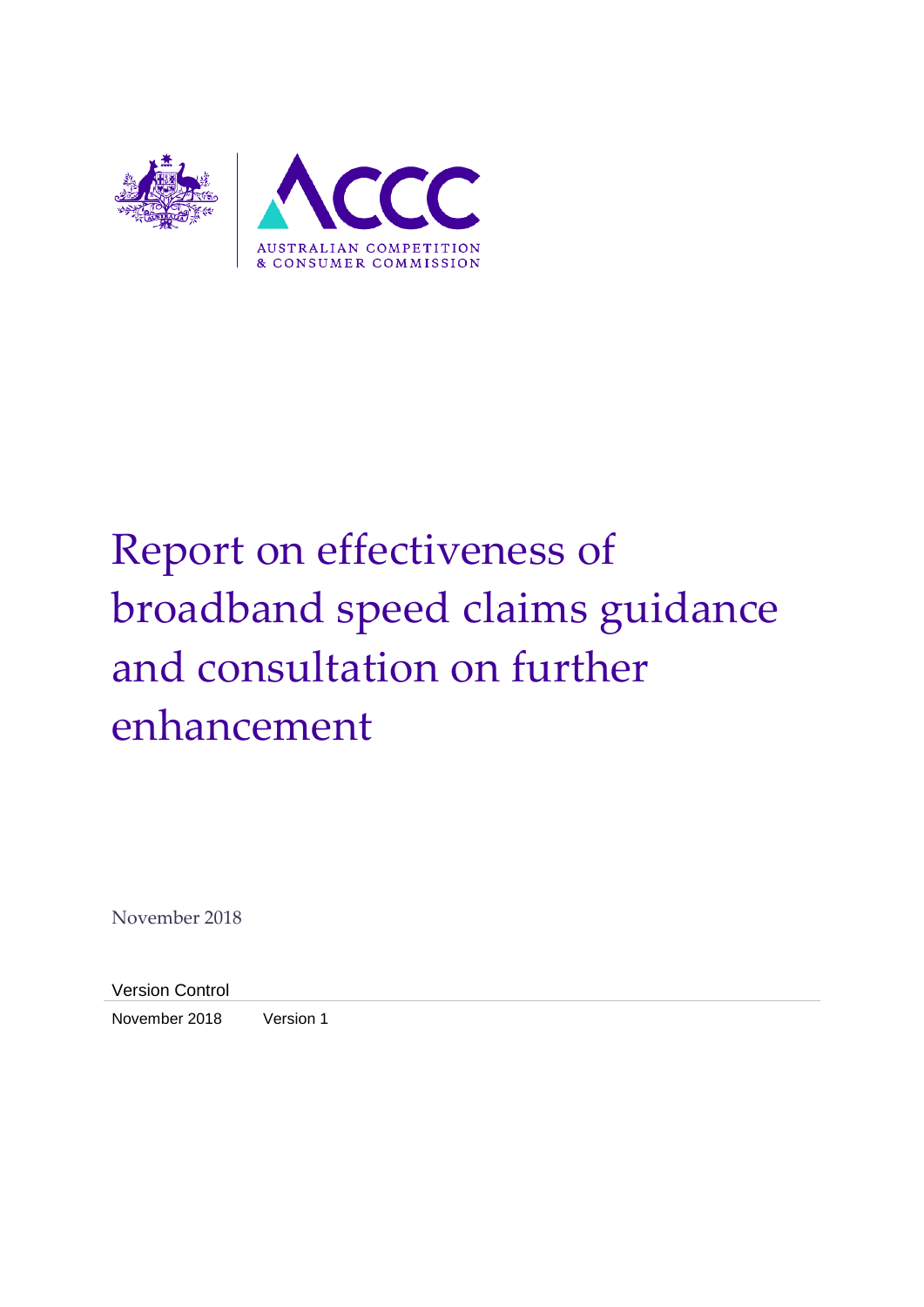## **Contents**

| 1 <sub>1</sub> |                                                                            |  |
|----------------|----------------------------------------------------------------------------|--|
| 2.             |                                                                            |  |
|                | 3. Current and emerging issues and questions for consultation on enhancing |  |
|                |                                                                            |  |
|                | Issue 2: Services provided using the NBN fixed wireless network  8         |  |
|                | Issue 3: Ensuring consumer information remains current and appropriate  10 |  |
|                |                                                                            |  |
| 4.             |                                                                            |  |
| 5.             |                                                                            |  |
|                |                                                                            |  |
|                | Annexure A - Extract from the Guidance including proposed enhancements  13 |  |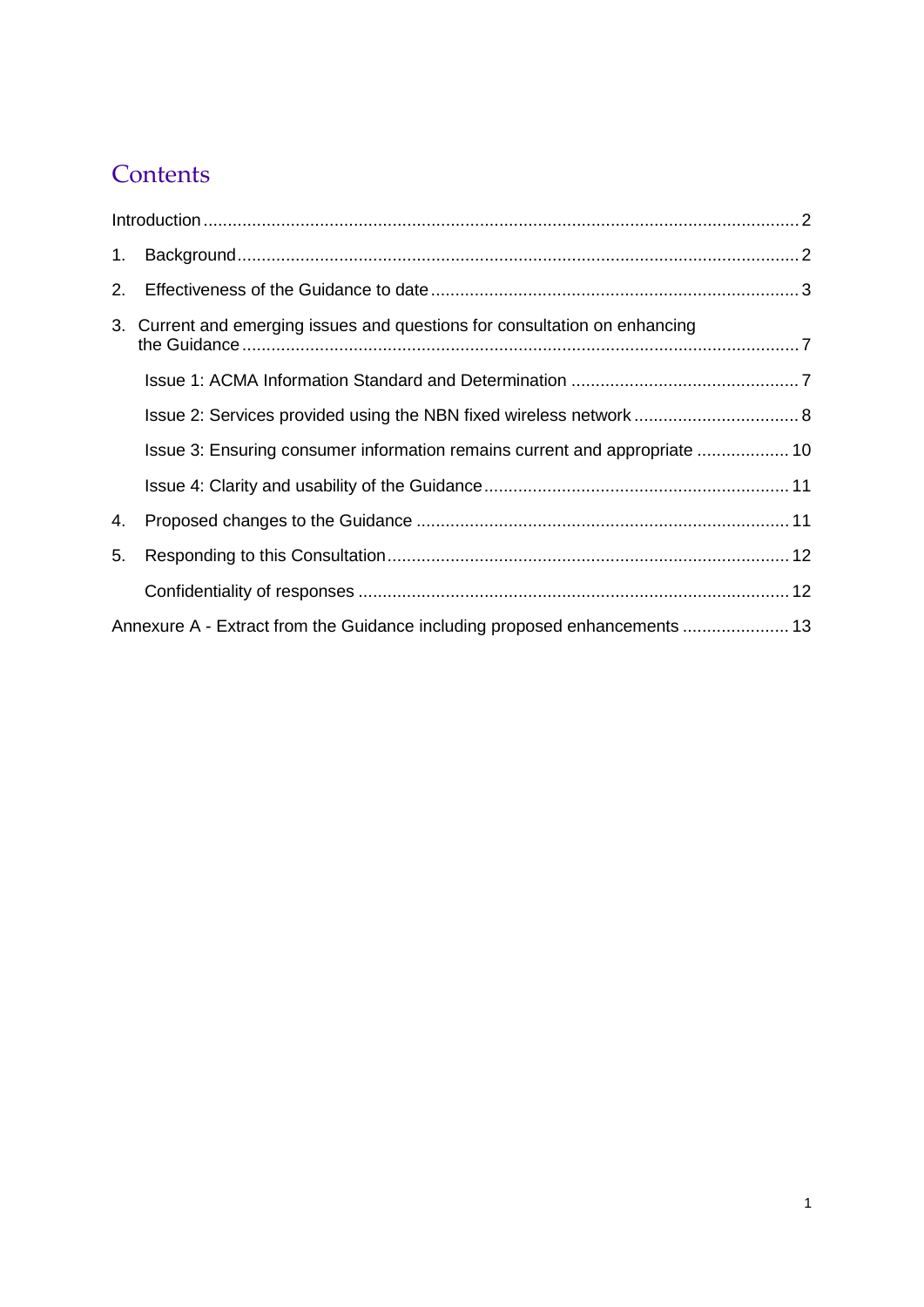### <span id="page-2-0"></span>**Introduction**

The Australian Competition and Consumer Commission (**ACCC**) has reviewed the effectiveness of its [Broadband Speed Claims –](https://www.accc.gov.au/publications/broadband-speed-claims-industry-guidance) Industry Guidance (**Guidance**), with reference to the extent of its adoption and the competition and efficiency improvements which occurred in NBN markets from September 2017 until September 2018.

The ACCC considers that the Guidance has been effective in promoting more competitive and efficient markets for the supply of NBN services. That is, it has contributed to circumstances that made these improvements much more likely to occur than would have been the case if the Guidance was not issued.

The Guidance was issued as part of a broader strategy to address failures in NBN markets, the implementation of which was followed by a significant shift in NBN wholesale access pricing. Consequently, it is difficult to isolate the individual contribution each specific element of this strategy made towards achieving the observed market improvements.

In conducting the effectiveness review, it has become apparent that the Guidance could be further improved to respond to market developments and give additional clarity over the operation of some elements of the Guidance. Hence, the ACCC is proposing to amend the Guidance and is seeking input relating to the proposed changes.

### <span id="page-2-1"></span>1. Background

- 1.1. On 21 August 2017 the ACCC released the Guidance which is a best practice guide for retail service providers (**RSPs**) on how to advertise fixed-line broadband services. Publication of the Guidance followed detailed public consultation. For more information on the development of the Guidance see the *[Broadband Speed Claims -](https://consultation.accc.gov.au/communications-1/consultation-on-broadband-speed-claims/) [Discussion Paper \(July 2016\)](https://consultation.accc.gov.au/communications-1/consultation-on-broadband-speed-claims/)*, *[Broadband Speed Claims –](https://www.accc.gov.au/regulated-infrastructure/communications/compliance-anti-competitive-conduct/broadband-speed-claims-information-papers/consultation-outcomes) Consultation outcomes [report \(February 2017\)](https://www.accc.gov.au/regulated-infrastructure/communications/compliance-anti-competitive-conduct/broadband-speed-claims-information-papers/consultation-outcomes)* and the *[Broadband Speed Claims –](https://www.accc.gov.au/regulated-infrastructure/communications/compliance-anti-competitive-conduct/broadband-speed-claims-information-papers/industry-guidance) Focused Consultation [Outcomes Report](https://www.accc.gov.au/regulated-infrastructure/communications/compliance-anti-competitive-conduct/broadband-speed-claims-information-papers/industry-guidance)* (August 2018).
- 1.2. The Guidance is based on six key principles:
	- Principle 1: Consumers should be provided with accurate information about *typical* busy period speeds that the average consumer on a broadband plan can expect to receive.
	- Principle 2: Wholesale network speeds or theoretical speeds taken from technical specifications should not be advertised without reference to typical busy period speeds.
	- Principle 3: Information about the performance of promoted applications should be accurate and sufficiently prominent.
	- Principle 4: Factors known to affect service performance should be disclosed to consumers.
	- Principle 5: Performance information should be presented in a manner that is easily comparable by consumers, for example by adopting standard descriptive terms that can be readily understood and recognised.
	- Principle 6: RSPs should have systems in place to diagnose and resolve broadband speed issues.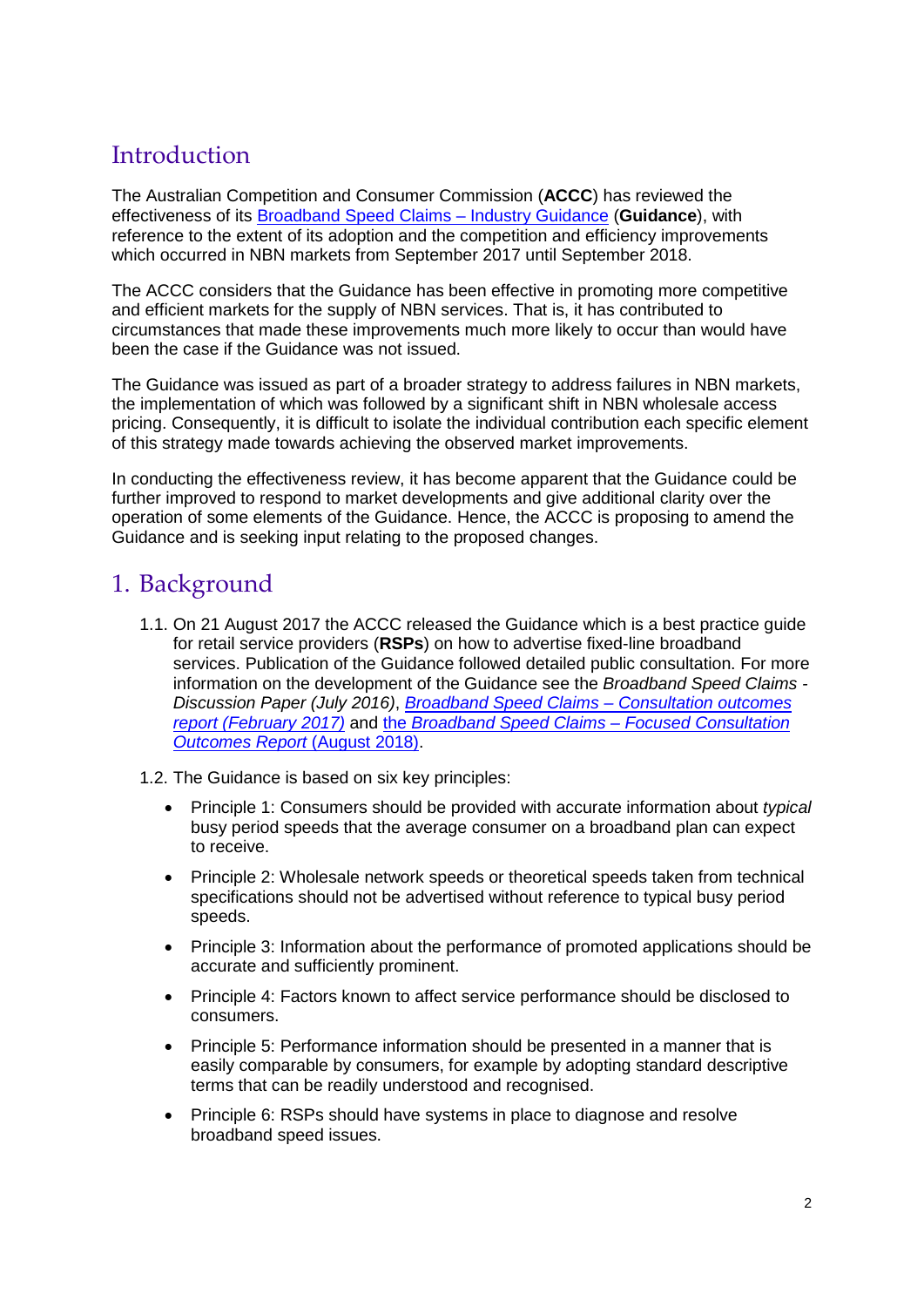1.3. When the ACCC released the Guidance it committed to reviewing and reporting on its effectiveness.

### <span id="page-3-0"></span>2. Effectiveness of the Guidance to date

- 2.1. We have assessed the effectiveness of the Guidance in addressing the market issues that were prevalent at the time that the Guidance was developed. We have done this by assessing the extent to which the Guidance has been adopted by RSPs, and secondly by reviewing market indicators relevant to the extent to which those market issues have corrected or otherwise.
- 2.2. That is, we have looked for indicators that NBN end-users are better satisfied with the information and support available to them in choosing plan speeds that suit their needs and the extent to which RSPs have expanded their competitive behaviour to include the busy hour speeds that they deliver over their NBN plans.
- 2.3. We have considered the period from November 2017 when the nominated implementation period for the Guidance ended until the end of September 2018 when the effectiveness review was undertaken. As discussed below, we are encouraged to observe that key elements of the Guidance have been adopted by most RSPs reviewed, with others taking steps towards adopting the Guidance.
- 2.4. We have also observed that, since the Guidance was issued, NBN Co made changes to its wholesale product construct which was followed by RSPs purchasing more capacity from NBN Co and more consumers acquiring faster broadband plans. The number of complaints made to the Telecommunications Industry Ombudsman (**TIO**) also fell in the six months after the Guidance was released.

#### **Take up of the Guidance**

2.5. We focused our review on the largest RSPs and those with a material share of the national retail market for NBN services as well as a number of smaller or niche providers. In total we reviewed the websites of 18 RSPs. The RSPs included in the review represented a very high proportion of all NBN retail services in operation.

#### **RSPs representing over 90% of the market provide typical busy period speed information**

- 2.6. The provision of typical busy period speed information is a key principle underpinning the Guidance as it enables consumers to understand how RSPs' plans will perform at the times they are likely to be using the service (7pm–11pm).
- 2.7. The provision of this information in RSP advertisements as the principal indicator of NBN speeds that are available on a plan assists consumers to make informed decisions and encourages competition on its merits among RSPs, and anchors an RSP's commitments to fix or remediate a service that does not meet the plan as advertised.
- 2.8. In December 2017, we issued a media release recognising the RSPs (Telstra, Belong and Optus) that had moved to adopt key elements of the Guidance and also put the industry on notice of the need to improve their advertising practices in line with the Guidance. Since that time, over the period of the effectiveness review, an additional 12 RSPs reviewed have commenced providing typical busy period speed information on their websites. We estimate that this represents over 90 per cent of NBN retail services in operation.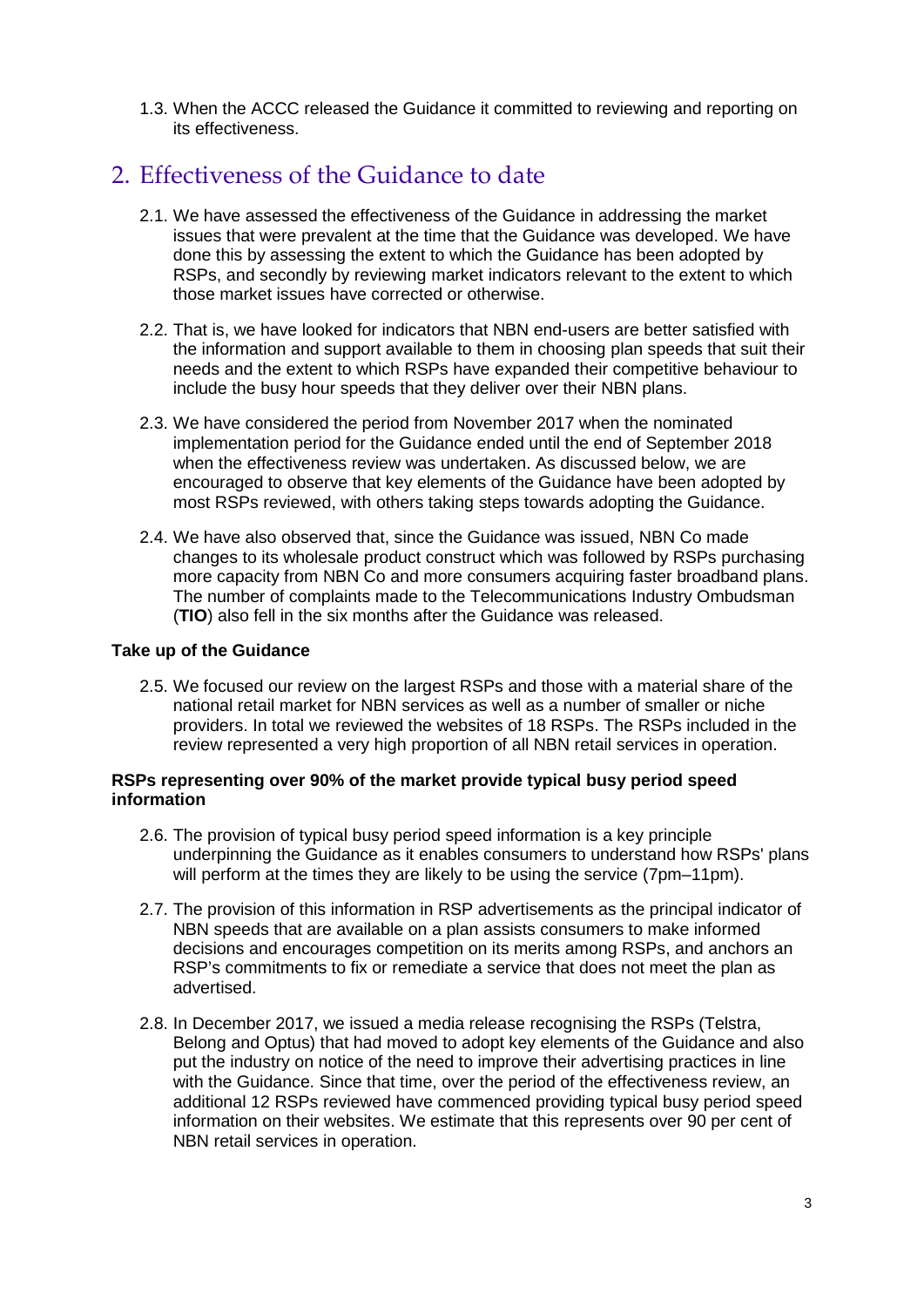| <b>Provides Typical Busy Period Speed</b><br><b>Information</b> |           | Does not provide Typical Busy Period<br><b>Speed Information</b> |
|-----------------------------------------------------------------|-----------|------------------------------------------------------------------|
| Amaysim                                                         | iiNet     | Activ8Me                                                         |
| Aussie Broadband                                                | Internode | <b>MyRepublic</b>                                                |
| Belong                                                          | iPrimus   | Skymesh                                                          |
| Dodo                                                            | Optus     |                                                                  |
| Exetel                                                          | Spintel   |                                                                  |
| Foxtel                                                          | Telstra   |                                                                  |
| Harbour ISP                                                     | TPG       |                                                                  |
|                                                                 | Vodafone  |                                                                  |

#### **Table 1 – Listing of RSPs by provision of typical busy speeds, September 2018**

2.9. We have observed increasing reliance by RSPs on typical busy period speed information as a point of differentiation in their marketing, with a number of RSPs increasing their advertised busy hour speeds over the course of the effectiveness review with media and intermediaries promulgating this information for their readers and customers<sup>[1](#page-4-0)</sup>. We consider this to be a positive move away from the historic behaviour of sole reliance on nominal wholesale network speeds.

#### **Maximum attainable speed information**

- 2.10. Principle 4 of the Guidance states that RSPs should provide information to consumers about factors which are known to affect service performance. This includes RSPs alerting consumers about any technology specific service limitations which could affect the service they will receive such as on Fibre to the Basement (**FTTB**) and Fibre to the Node (**FTTN**) connections, and providing service specific information at point of sale or activation.
- 2.11. We have observed a high degree of adoption by RSPs of this element of the Guidance, with 13 RSPs providing the suggested warning disclosure to the effect of "actual speeds for FTTB/N services to be confirmed".
- 2.12. In addition, 8 RSPs provided undertakings pursuant to section 87B of the *Competition and Consumer Act [2](#page-4-1)010* (CCA)<sup>2</sup> that they would confirm maximum attainable speeds on activation and offer remedies to consumers who have a maximum attainable speed lower than the advertised speed of the plan.

#### **Use of descriptive labels**

2.13. Principle 5 of the Guidance states that performance information should be presented in a manner that is easily comparable by consumers, for example by adopting standard descriptive terms that can be readily understood and recognised. The Guidance sets out four suggested labels that could be used by RSPs to differentiate their plans on meeting a minimum busy hour speed. These labels are Basic, Standard, Standard Plus and Premium.

<span id="page-4-0"></span> <sup>1</sup> See for example: itnews *NBN speed standards emerge at top tiers,* 16 July 2018 at: [https://www.itnews.com.au/news/nbn](https://www.itnews.com.au/news/nbn-speed-standards-emerge-at-top-tiers-498318)[speed-standards-emerge-at-top-tiers-498318](https://www.itnews.com.au/news/nbn-speed-standards-emerge-at-top-tiers-498318) and finder.com.au at[: https://www.finder.com.au/fastest-peak-hour-nbn](https://www.finder.com.au/fastest-peak-hour-nbn-providers)[providers.](https://www.finder.com.au/fastest-peak-hour-nbn-providers)

<span id="page-4-1"></span>See the 87B Undertaking Register on the ACCC Website at[: https://www.accc.gov.au/public-registers/undertakings](https://www.accc.gov.au/public-registers/undertakings-registers/s87b-undertakings-register)[registers/s87b-undertakings-register.](https://www.accc.gov.au/public-registers/undertakings-registers/s87b-undertakings-register)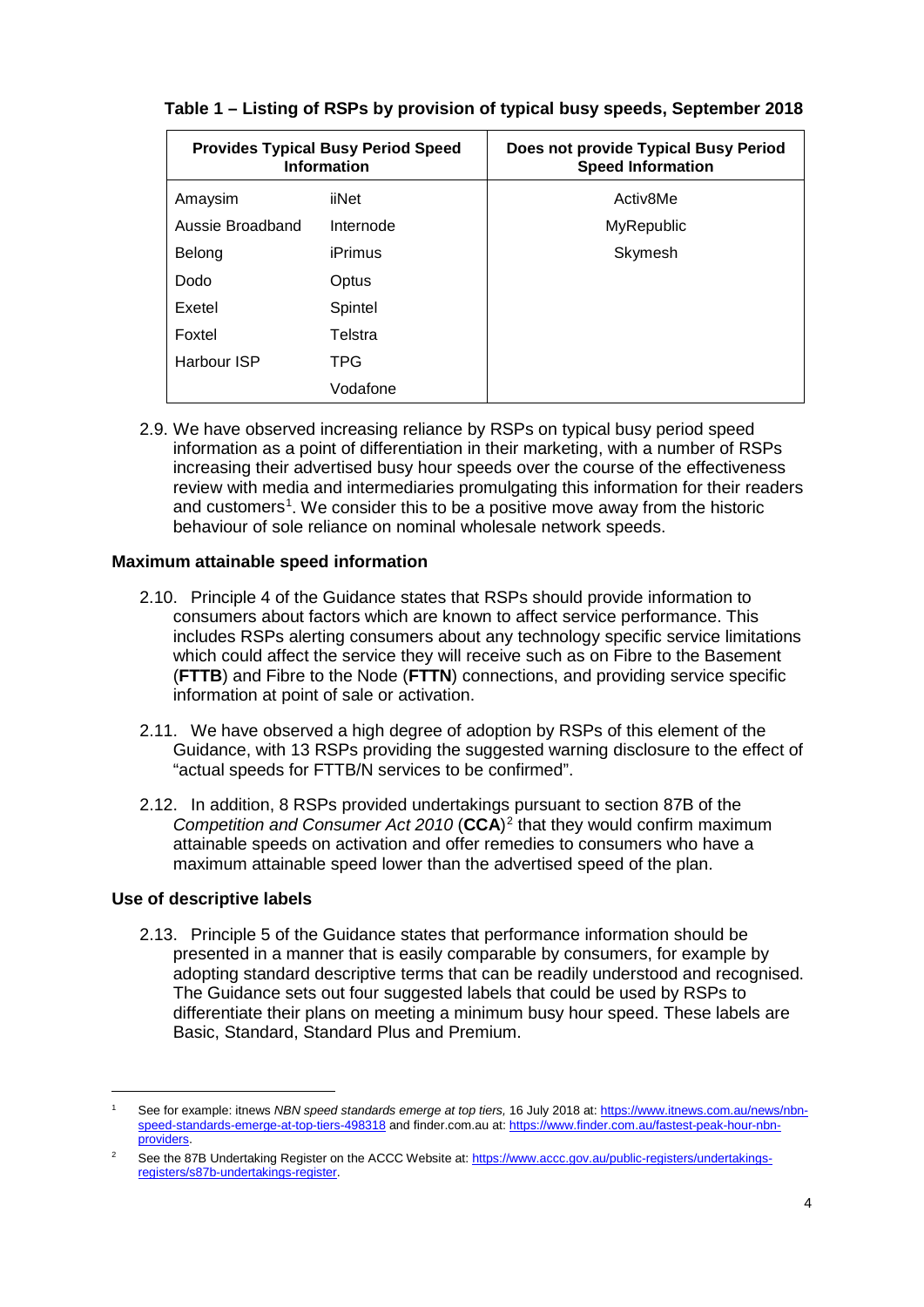2.14. The descriptive labels have been adopted by 10 RSPs reviewed including Optus, Telstra, the TPG Group (including iiNet) and Vodafone. Key RSPs that were not using the labels as at September 2018 were Aussie Broadband, Dodo and iPrimus.

#### **Market indicators**

- 2.15. We have reviewed the *ACCC NBN Wholesale Market Indicators Reports* for September 2017 to June 2018 to assess whether the bandwidth available to NBN end-users as a consequence of RSP purchase decisions has increased or decreased and to also assess the extent to which end-users are adjusting their plan speed selections.
- 2.16. We consider that each of these measures are high level indicators of market efficiency and end-users becoming more confident to select a higher speed plan. That said, these indicators are imprecise in that other factors, such as unilateral decisions of RSPs to shift end-users onto higher speed Access Virtual Circuits (**AVCs**) and changes in price relativities, would diminish their ability to measure consumer sentiment to higher speeds.
- 2.17. In May 2018, we issued a media release in connection with our *[NBN Wholesale](https://www.accc.gov.au/regulated-infrastructure/communications/national-broadband-network-nbn/nbn-wholesale-market-indicators-report/reports)  [Market Indicators](https://www.accc.gov.au/regulated-infrastructure/communications/national-broadband-network-nbn/nbn-wholesale-market-indicators-report/reports) Report*. [3](#page-5-0) We observed that in December 2017 NBN Co launched its 'Focus on 50' promotion, which included a temporary credit to RSPs for acquiring 50 per cent more Connectivity Virtual Circuit (**CVC**) per user, and reducing the price of the AVC for 50 Mbps services.
- 2.18. The ratio of CVC to AVC increased significantly in response to the Focus on 50 promotion, increasing by 38 percent in the relevant quarter. This ratio has continued to increase in subsequent quarters at a steady rate. While a significant number of services have remained on 25 Mbps plans, and the number of consumers choosing 12 Mbps plans has continued to grow, the strongest trend observed over this period is a shift to 50 Mbps plans. RSPs increased the number of 50 Mbps access services they acquire from 158 959 to 1 455 358 in the six months from December 2017 to June 2018. [4](#page-5-1)
- 2.19. The tables below are based upon the ACCC's *NBN Wholesale Market Indicators Reports*[5](#page-5-2) over the period of the review which illustrate the above-mentioned changes to CVC and AVC levels.

| <b>AVC</b>  | Sep 2017  | Dec 2017  | <b>March 2018</b> | <b>June 2018</b> |
|-------------|-----------|-----------|-------------------|------------------|
| 12/1        | 890 965   | 1 022 494 | 1 103 421         | 1 162 988        |
| $25/5 - 10$ | 1 670 210 | 1884662   | 1 306 760         | 1 114 905        |
| 50/20       | 122 268   | 158 959   | 989 360           | 1 455 358        |

| Table 2 – Count of AVCs by data rate tiers – September 2017 to June 2018 |  |  |  |
|--------------------------------------------------------------------------|--|--|--|
|--------------------------------------------------------------------------|--|--|--|

<span id="page-5-0"></span> <sup>3</sup> ACCC Media Release *NBN users shift to higher speeds*, 10 May 2018, ACCC Website at[: https://www.accc.gov.au/media](https://www.accc.gov.au/media-release/nbn-users-shift-to-higher-speeds)[release/nbn-users-shift-to-higher-speeds.](https://www.accc.gov.au/media-release/nbn-users-shift-to-higher-speeds)

<span id="page-5-1"></span><sup>4</sup> ACCC Media Release *A third of NBN users now on higher speed plans*, 13 August 2018, ACCC Website at: [https://www.accc.gov.au/media-release/a-third-of-nbn-users-now-on-higher-speed-plans.](https://www.accc.gov.au/media-release/a-third-of-nbn-users-now-on-higher-speed-plans)

<span id="page-5-2"></span><sup>5</sup> ACCC website at[: https://www.accc.gov.au/regulated-infrastructure/communications/national-broadband-network-nbn/nbn](https://www.accc.gov.au/regulated-infrastructure/communications/national-broadband-network-nbn/nbn-wholesale-market-indicators-report/reports)[wholesale-market-indicators-report/reports.](https://www.accc.gov.au/regulated-infrastructure/communications/national-broadband-network-nbn/nbn-wholesale-market-indicators-report/reports)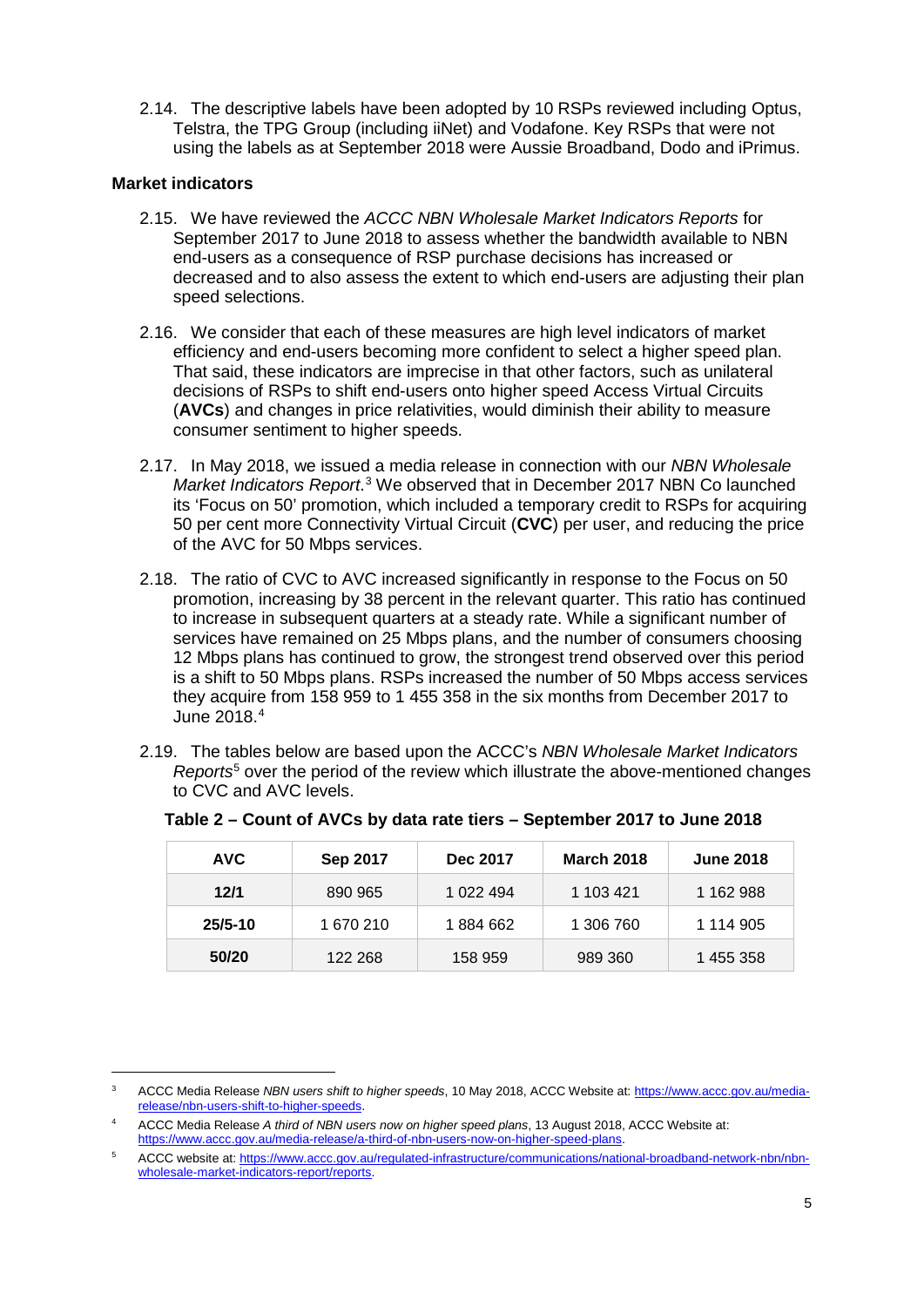**Table 3 – Average CVC acquired per AVC – September 2017 to June 2018**

|                                                 | Sep 2017 | Dec 2017 | <b>March 2018</b> | <b>June 2018</b> |
|-------------------------------------------------|----------|----------|-------------------|------------------|
| <b>Average CVC per</b><br>user (Mbps)           | 1 1 1    | 1.52     | 1.55              | 1.66             |
| Percentage<br>increase from<br>previous quarter |          | 38%      | 2%                | 7%               |

2.20. NBN Co also reports on average network bandwidth congestion across its network. As illustrated by the chart below, NBN network bandwidth congestion started trending down shortly after the principles which underpinned the Guidance were issued in February 2017. Significant step changes occurred following the Guidance coming into full effect in November 2017 and following the introduction by NBN Co of its 'Focus on 50' promotion in December 2017.<sup>[6](#page-6-0)</sup>

**Chart 1 – CVC congestion March 2017 to September 2018** 



<span id="page-6-0"></span><sup>&</sup>lt;sup>6</sup> Underlying data sourced from NBN Website at[: https://www2.nbnco.com.au/corporate-information/about-nbn](https://www2.nbnco.com.au/corporate-information/about-nbn-co/updates/dashboard-september.html)[co/updates/dashboard-september.html.](https://www2.nbnco.com.au/corporate-information/about-nbn-co/updates/dashboard-september.html)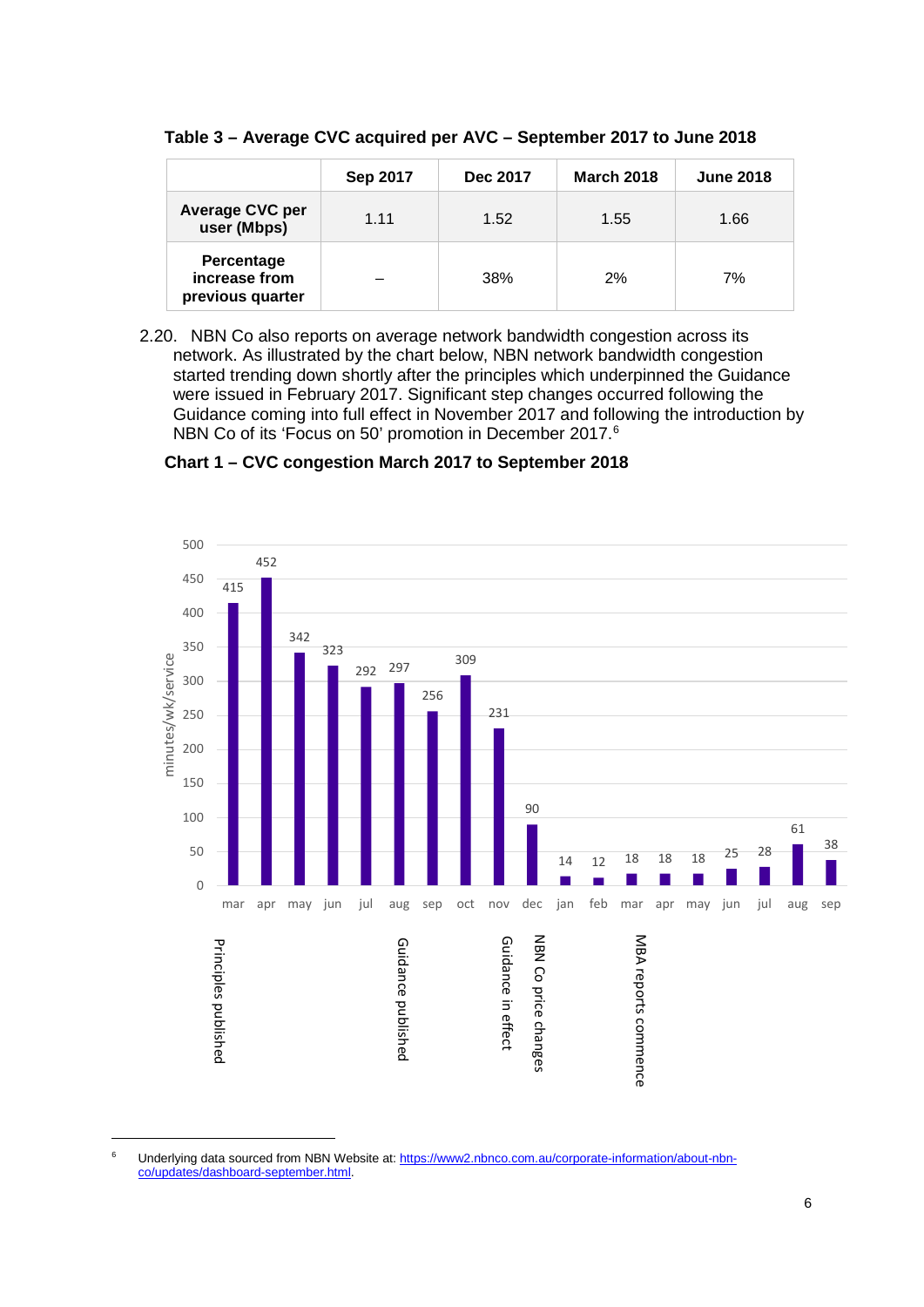#### **Consumer complaints**

- 2.21. While we are unable to directly measure the benefits to consumers that flow from the improved information available as a result of the Guidance, complaints made to the Telecommunications Industry Ombudsman (**TIO**) may be a reasonable indicator. This is because increased transparency will likely result in RSPs providing better quality services in addition to consumers being better able to understand the performance to expect from those services.
- 2.22. In the *Telecommunications Industry Ombudsman Annual Report 2018,* the TIO reported that complaints about service quality for services delivered over the NBN reduced by 7% in the period July – December 2017 to January – June 2018. [7](#page-7-2) Over the same period the number of NBN services in operation increased by 19%. [8](#page-7-3) As noted above the Guidance came into full effect in November 2017.
- 2.23. Overall we consider the Guidance has assisted in improving the information and support available to broadband consumers and promoting competition among RSPs. However, there is room for further improvement by some RSPs. We propose to enhance the Guidance as discussed in sections 3 and 4 of this report.

### <span id="page-7-0"></span>3. Current and emerging issues and questions for consultation on enhancing the Guidance

3.1. There have been a number of market developments since the Guidance was issued and many RSPs now have practical experience marketing their broadband services in accordance with the Guidance. In this section of the report we consider recent important market developments and feedback we have received from some RSPs in implementing the Guidance. We also identify the corresponding enhancements we are proposing to make to the Guidance, which are provided in section 4 of this report, and seek responses from stakeholders to assist us in finalising an enhanced version of the Guidance.

#### <span id="page-7-1"></span>Issue 1: ACMA Information Standard and Determination

#### **Overview of issue**

- 3.2. The Australian Communications and Media Authority (**ACMA**) made the *Telecommunications (NBN Consumer Information) Industry Standard 2018* (**Information Standard**) on 21 June 2018 and the *Telecommunications Service Provider (NBN Service Migration) Determination 2018* (**Determination**) on 20 July 2018. The Information Standard and Determination both came into effect on 21 September 2018 and are enforceable by the ACMA.
- 3.3. The Information Standard obliges RSPs to show typical busy period speed information in advertising, displayed at least as prominently as any maximum plan speed information. RSPs are also prohibited from using 'up to' speed claims in advertising. An RSP must also explain the meaning of any standardised labels used to describe NBN plan speeds on its website.

<span id="page-7-2"></span> <sup>7</sup> *TIO Annual Report 2018*, page 38, TIO Website at: https://www.tio.com/particle/0006/257325/Telecommunications-Industry-Ombudsman-Annual-Report-[2018.pdf.](https://www.tio.com.au/__data/assets/pdf_file/0006/257325/Telecommunications-Industry-Ombudsman-Annual-Report-2018.pdf)

<span id="page-7-3"></span><sup>&</sup>lt;sup>8</sup> NBN Wholesale Market Indicators Report, ACCC Website a[t https://www.accc.gov.au/regulated](https://www.accc.gov.au/regulated-infrastructure/communications/national-broadband-network-nbn/nbn-wholesale-market-indicators-report/reports)[infrastructure/communications/national-broadband-network-nbn/nbn-wholesale-market-indicators-report/reports](https://www.accc.gov.au/regulated-infrastructure/communications/national-broadband-network-nbn/nbn-wholesale-market-indicators-report/reports)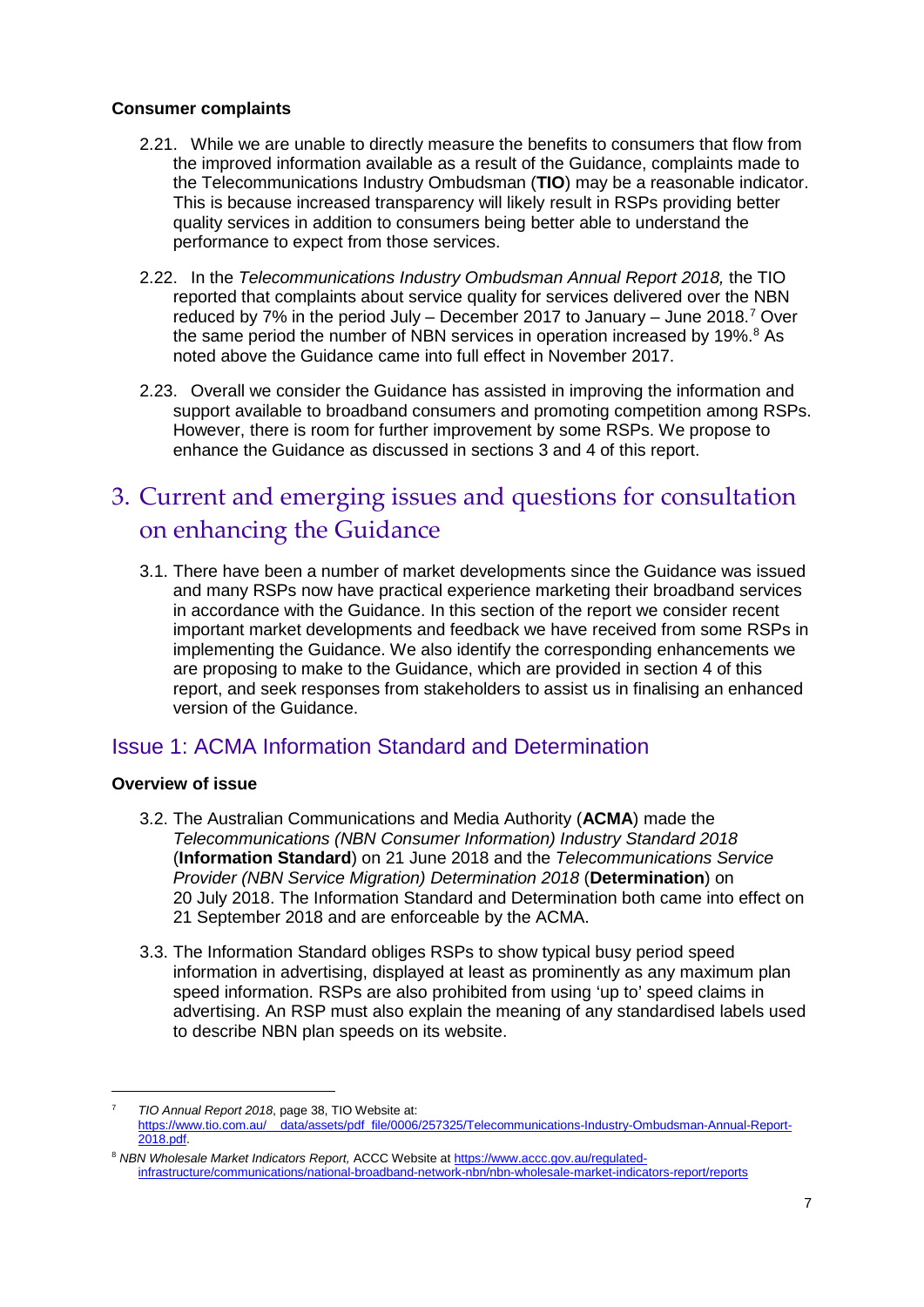- 3.4. Additionally, the Information Standard requires RSPs to provide a one-page NBN key facts sheet to consumers before they purchase an NBN service. The key facts sheet must include a typical busy period speed and, where the maximum speed is used in advertising, explain that this is the maximum speed possible in off-peak times. Key facts sheets must also provide examples of the common applications and number of people that an NBN service will support. For basic NBN plans (with a maximum plan speed of 12 Mbps) it is also required to state the popular applications that the plan does not support.
- 3.5. For FTTB, FTTN and Fibre to the Curb (**FTTC**) connections, the Determination requires RSPs to confirm the maximum attainable speed after migrating to an NBN service, and if this is below the maximum plan speed, advise the consumer of the maximum attainable speed and offer appropriate remedies. These remedies must also be in the key facts sheet for FTTB/N/C connections.
- 3.6. The provisions of the Information Standard and Determination regarding typical busy period speeds information, maximum attainable speeds and prohibiting the use of 'up to', do not apply to services supplied using the NBN fixed wireless network or satellite network.
- 3.7. Consequently, the Information Standard and Determination and the Guidance complement one another in that there is little risk that an RSP could not comply with one on the basis of a requirement specified in the other.

#### **Proposed enhancements: Update background section of the Guidance to identify complementary nature of the ACMA Information Standard and Determination**

3.8. We consider that the ACMA Information Standard and Determination is consistent with, and operates in a complementary way to, the Guidance. We propose to identify the ACMA Information Standard and Determination in the background section of an enhanced Guidance.

#### <span id="page-8-0"></span>Issue 2: Services provided using the NBN fixed wireless network

#### **Overview of issue**

- 3.9. Consumer concern over their experience on NBN's fixed wireless network has increased since the Guidance was released. In that time it has become increasingly apparent that a number of consumers serviced via the NBN fixed wireless network have been impacted by network congestion, particularly during the busy hours.<sup>[9](#page-8-1)</sup>
- 3.10. Fixed wireless connections can also be impacted by the distance to the tower and other local conditions so that they cannot achieve plan speeds at any time of the day, in a similar way that some FTTB/N connections cannot achieve maximum plan speeds.
- 3.11. In August 2018, NBN Co announced that it would undertake additional investment in upgrading network capacity for its fixed wireless network.<sup>[10](#page-8-2)</sup>

<span id="page-8-1"></span><sup>9</sup> Senate Environment and Communications Legislation Committee, 10 April 2018, page 15: [https://parlinfo.aph.gov.au/parlInfo/search/display/display.w3p;query=Id:%22committees/estimate/1f46b2b5-8cab-4613-](https://parlinfo.aph.gov.au/parlInfo/search/display/display.w3p;query=Id:%22committees/estimate/1f46b2b5-8cab-4613-97ab-efa5be640e73/0000%22) [97ab-efa5be640e73/0000%22](https://parlinfo.aph.gov.au/parlInfo/search/display/display.w3p;query=Id:%22committees/estimate/1f46b2b5-8cab-4613-97ab-efa5be640e73/0000%22) and 24 May 2018, p.128: [https://parlinfo.aph.gov.au/parlInfo/search/display/display.w3p;query=Id:%22committees/estimate/1ec8fad5-a9bd-4d84](https://parlinfo.aph.gov.au/parlInfo/search/display/display.w3p;query=Id:%22committees/estimate/1ec8fad5-a9bd-4d84-b9ba-38cc3b9c55e2/0000%22) [b9ba-38cc3b9c55e2/0000%22.](https://parlinfo.aph.gov.au/parlInfo/search/display/display.w3p;query=Id:%22committees/estimate/1ec8fad5-a9bd-4d84-b9ba-38cc3b9c55e2/0000%22)

<span id="page-8-2"></span>NBN Media Release dated 31 August 2018, NBN Website at: [https://www.nbnco.com.au/content/dam/nbnco2/2018/documents/media-centre/media-release-corporate-plan-2019-](https://www.nbnco.com.au/content/dam/nbnco2/2018/documents/media-centre/media-release-corporate-plan-2019-2022.pdf) [2022.pdf.](https://www.nbnco.com.au/content/dam/nbnco2/2018/documents/media-centre/media-release-corporate-plan-2019-2022.pdf)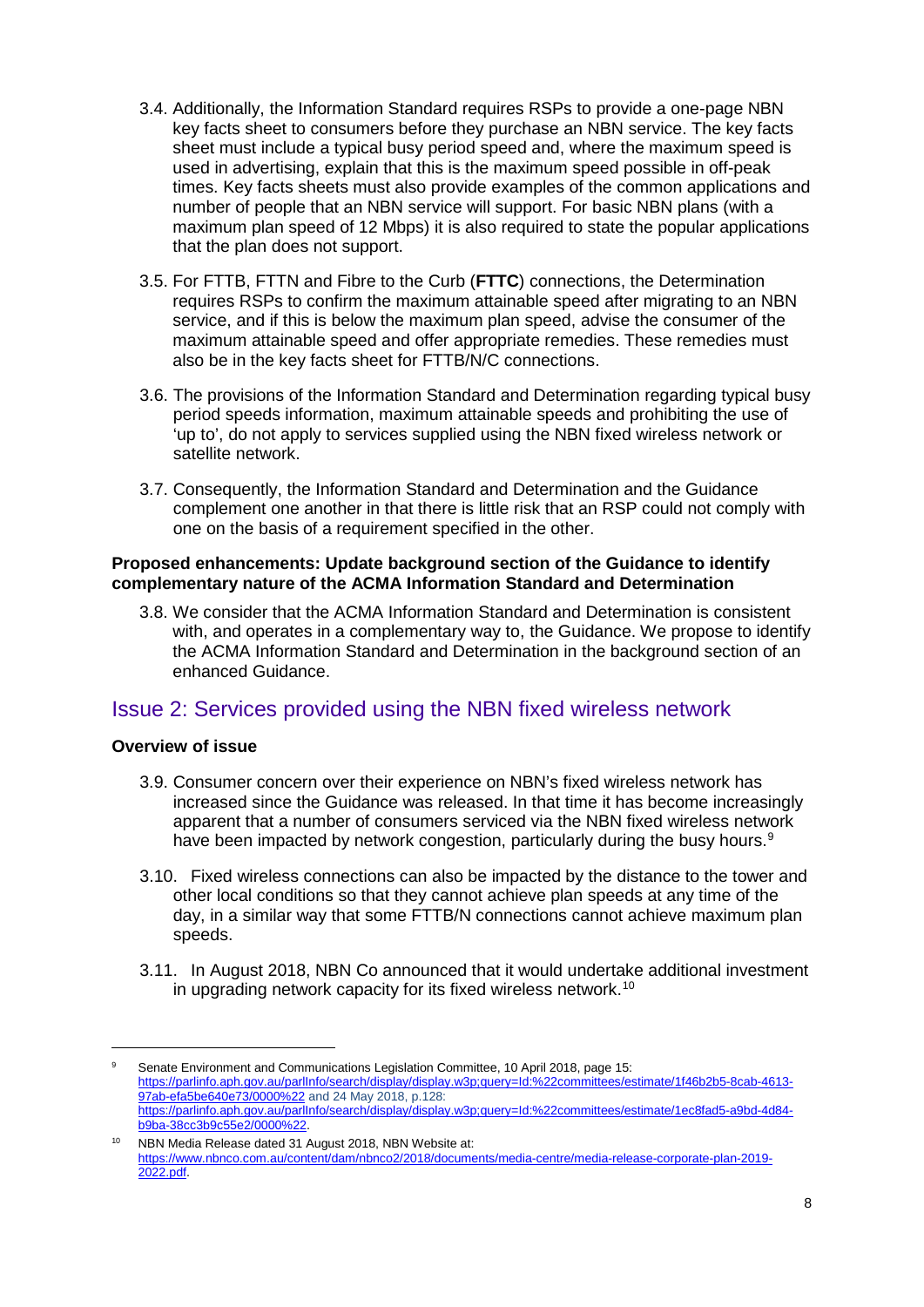- 3.12. In September 2018, NBN Co gave the ACCC an enforceable undertaking that included commitments relating to its fixed wireless networks.[11](#page-9-0) Relevantly, NBN Co undertook to provide weekly reports to RSPs which contain:
	- (a) a list of fixed wireless cells that specifies the average busy hour speed of each cell broken down by speed band (0-3Mbps, 3-6Mbps and above 6 Mbps); and
	- (b) forecasts of the month in which NBN Co plans to upgrade congested cells and if any currently uncongested cells will require upgrades in the next six months.
- 3.13. NBN Co also undertook to provide monthly public reporting on its consumer experience dashboard that it publishes on its website. [12](#page-9-1) This will include information on the percentage of cells that fall within each average busy hour speed band (e.g. 0–3Mbps, 3–6Mbps, 6–12Mbps) and the average number of hours end users on cells that are below the 6 Mbps metric are experiencing congestion.
- 3.14. Consequently, the ACCC considers that it is now an appropriate time to incorporate NBN fixed wireless connections into the Guidance.
- 3.15. That said, the varying geographical nature of congestion on fixed wireless networks, as well as the presence of maximum speed limited connections, creates challenges in terms of how RSPs can best describe the plans that they offer over fixed wireless connections, and manage consumer expectations during the sales and activation processes.
- 3.16. For example, provision of typical busy period speeds information for retail NBN plans may be a poor indicator of how the plan would perform when supplied over a fixed wireless connection, particularly for a consumer located in a congested cell or too far from a tower (or some other local condition) to receive maximum plan speeds. Even if separate retail plans were developed specifically for fixed wireless networks, it could still be difficult for a single typical speed measure to be representative of the speeds subscribers to the plan could expect as these would differ significantly for the aforementioned reasons.
- 3.17. The levels of congestion can also fluctuate as cells fill up and/or network operators take the necessary steps to add additional capacity, meaning that typical speed measures would likely need to be more regularly ascertained.

#### **Proposed enhancements: elements of the Guidance to apply to services delivered over fixed wireless networks with detailed changes to the Guidance regarding Principle 4 and new Attachment C**

- 3.18. RSPs now have access to better information about the likely performance of NBN fixed wireless broadband services than was available when the Guidance was issued. This information has the potential to benefit consumers of fixed wireless broadband services.
- 3.19. We propose to enhance the Guidance to make it clear that elements of the Guidance apply to broadband services supplied over fixed wireless networks. Certain elements of the Guidance will require detailed modification in order to apply to services supplied over fixed wireless networks, as set in Annexure A of this report.

<span id="page-9-0"></span><sup>11 87</sup>B undertaking from NBN Co Limited dated 11 September 2018, ACCC Website at: [https://www.accc.gov.au/system/files/public-registers/undertaking/Undertaking%20s87B%20-](https://www.accc.gov.au/system/files/public-registers/undertaking/Undertaking%20s87B%20-%20NBN%20Co%20Limited%20-%2011%20September%202018.pdf) [%20NBN%20Co%20Limited%20-%2011%20September%202018.pdf.](https://www.accc.gov.au/system/files/public-registers/undertaking/Undertaking%20s87B%20-%20NBN%20Co%20Limited%20-%2011%20September%202018.pdf)

<span id="page-9-1"></span><sup>12</sup> NBN Co September 2018 Report, NBN Website at[: https://www1.nbnco.com.au/corporate-information/about-nbn](https://www1.nbnco.com.au/corporate-information/about-nbn-co/updates/dashboard-september.html)[co/updates/dashboard-september.html.](https://www1.nbnco.com.au/corporate-information/about-nbn-co/updates/dashboard-september.html)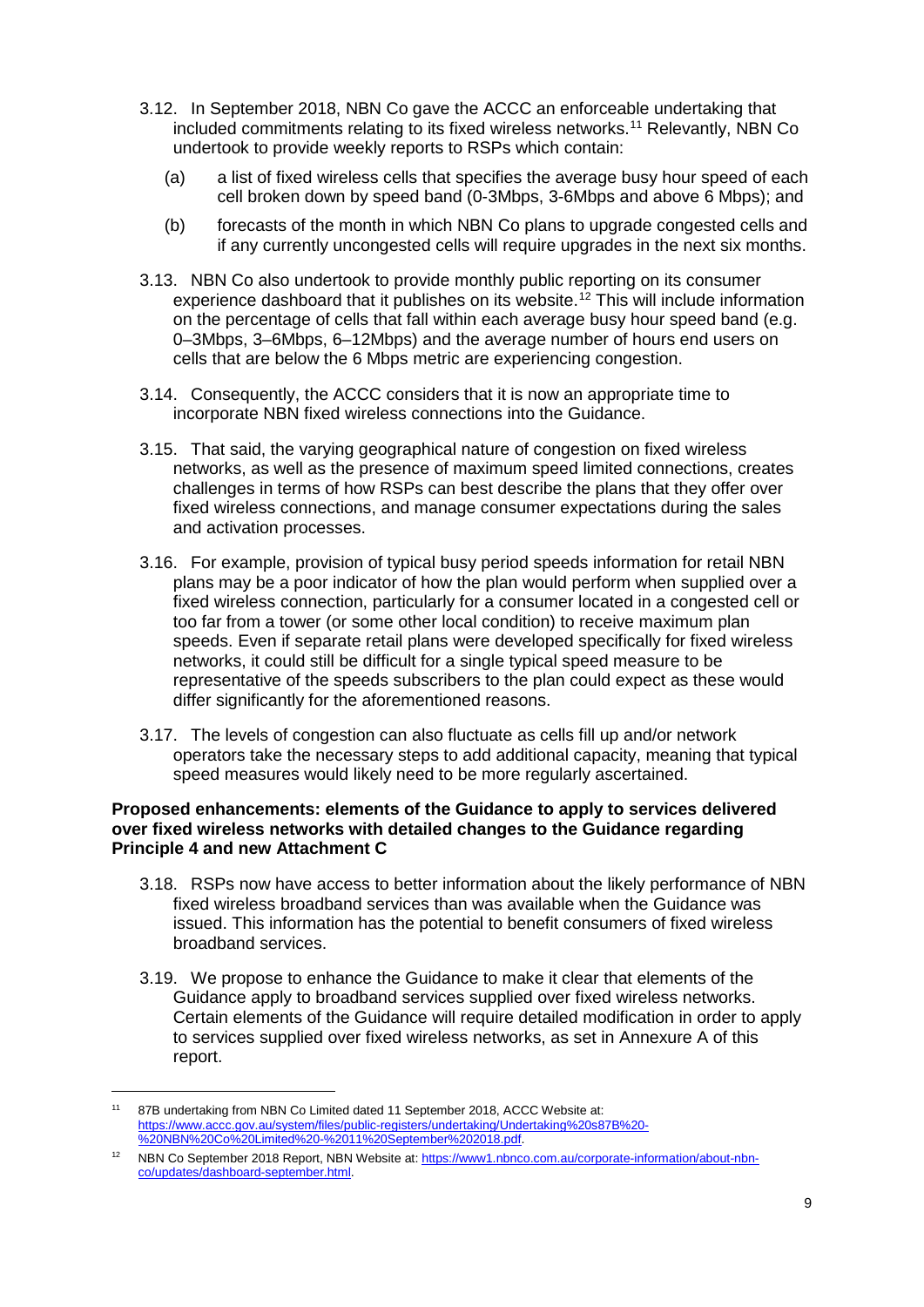- 3.20. In broad terms, we propose to amend the Guidance to apply the same approach to that taken in respect of FTTB/N connections, with some changes to reflect differences in these network types and the information that is available to RSPs in respect of them.
- 3.21. In this regard, a potential point of difference is that an RSP might not have access to maximum attainable speed data from the network operator for fixed-wireless connections. If this is the case, an RSP should conduct its own testing of the connection to ascertain this information, or if they are not capable of this, provide clear instructions to consumers as to how they can conduct this test for themselves and report the results to the RSP. From that point, an RSP should consider the maximum attainable speed information that it has available and take steps as appropriate in accordance with Principle 6.

#### **Questions regarding services provided using fixed wireless networks**

- 1. Do RSPs require further information to understand and implement the proposed changes to the Guidance regarding services supplied over fixed wireless networks? If so please explain.
- 2. Do RSPs plan to develop separate retail offerings, in terms of price, data inclusions and advertised speeds, for services provided using fixed wireless networks?<sup>13</sup>
- 3. Should specific labels be developed for plans that are specific to fixed wireless networks, e.g. to better manage consumer expectations when RSPs are marketing fixed wireless specific plans?
- 4. Does the Guidance need to be further developed to address issues that may arise in respect of fixed wireless specific plans?
- 5. Should the Guidance outline a default methodology for testing maximum attainable speeds on fixed wireless connections where this information is not provided by the network operator, e.g. in terms of time of day to test and number of tests to conduct?

#### <span id="page-10-0"></span>Issue 3: Ensuring consumer information remains current and appropriate

#### **Overview of issue**

- 3.22. It is important that consumer information remains current and is updated to reflect changes in retail offerings that may arise when wholesale services change or for other reasons. For example, NBN Co's introduction of its 'Focus on 50' wholesale promotion in December 2017 resulted in reduced congestion, higher busy period speeds for a number of services, and some RSPs moving consumers to plans based on faster wholesale inputs. [14](#page-10-2)
- 3.23. NBN Co has recently introduced new wholesale bundle products and prices, and it could reasonably be expected that further changes to wholesale inputs will be made in the future which may have important implications for the typical speeds that RSPs will provide over their retail NBN plans. In addition, RSPs may introduce new types of retail plans that could potentially feature different maximum or typical busy period speeds than they have offered to date, deprioritised traffic, application blocking, and/or very low data quota. In this regard, we propose to modify the Guidance to reinforce that plans should not be marketed as supporting a particular

<span id="page-10-1"></span> $13$  To the extent that this information is commercial-in-confidence, please refer to section 5.

<span id="page-10-2"></span><sup>14</sup> NBN Media Release *NBN Co pushes one million to faster speeds,* 16 April 2018, NBN website at: [https://www.nbnco.com.au/corporate-information/media-centre/media-statements/one-million-to-faster-speeds.html.](https://www.nbnco.com.au/corporate-information/media-centre/media-statements/one-million-to-faster-speeds.html)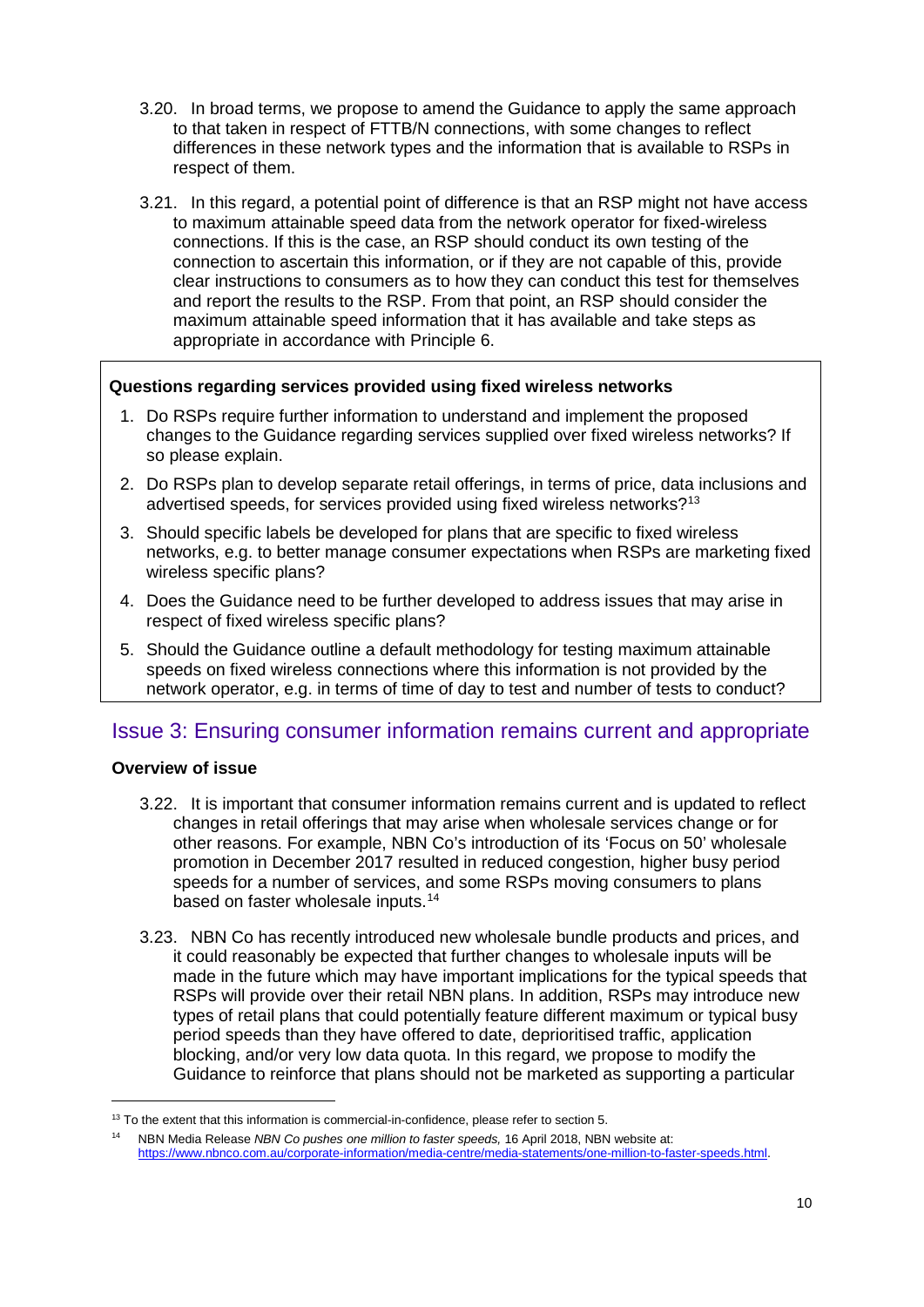online application or online use profile where they could not reasonably support the consumer's expected experience when using that online application.

#### **Proposed enhancements: Further guidance added to Principle 3 and Attachment A**

3.24. We propose to enhance Principle 3 and Attachment A to provide more emphasis on the need to ensure consumer information remains current, and to provide worked examples of plans that would not support application specific claims.

#### **Question regarding ensuring consumer information remains current**

6. In addition to the proposed changes to the Guidance on Principle 3 and Attachment A, are there further enhancements that could be made to assist RSPs in ensuring consumer information remains current and claims based on support for online applications are reasonably based?

#### <span id="page-11-0"></span>Issue 4: Clarity and usability of the Guidance

#### **Overview of issue**

3.25. We have received feedback from RSPs which indicates some confusion in following the aspects of the Guidance regarding calculating typical busy period speeds as set out in Attachment A of the Guidance. As part of this review, we are also interested if additional clarity over other aspects of the Guidance would assist RSPs in applying the Guidance more completely.

#### **Proposed enhancement: New Attachment D to support Principles 1 and 5**

3.26. It is proposed that a new Attachment D be added to the Guidance, which includes a worked example and minor clarifying comments to illustrate how to determine typical busy period speeds in accordance with the Guidance.

#### **Questions regarding clarity and useability of the Guidance**

- 7. Is the worked example in Attachment D sufficiently clear? If not, how could Attachment D be improved to ensure RSPs understand how to determine typical busy period speeds in accordance with the Guidance?
- 8. Are there other refinements to the drafting of the Guidance that would improve its useability?
- 9. Are there other enhancements that could be made to the Guidance that would improve the information and support available to broadband consumers and to promote competition among RSPs?

### <span id="page-11-1"></span>4. Proposed changes to the Guidance

4.1. The proposed substantive changes to the Guidance would be made to section 5 and Attachment A, with a new Attachment C introduced for fixed wireless services and a new Attachment D with a worked example of calculating typical busy hour speeds. The relevant extracts from the existing Guidance are attached to this paper at Annexure A with the proposed changes highlighted to assist stakeholders to respond to the questions in section 3 of this report. We also outline the intended effect of key proposed changes in the comment boxes in the right hand margin.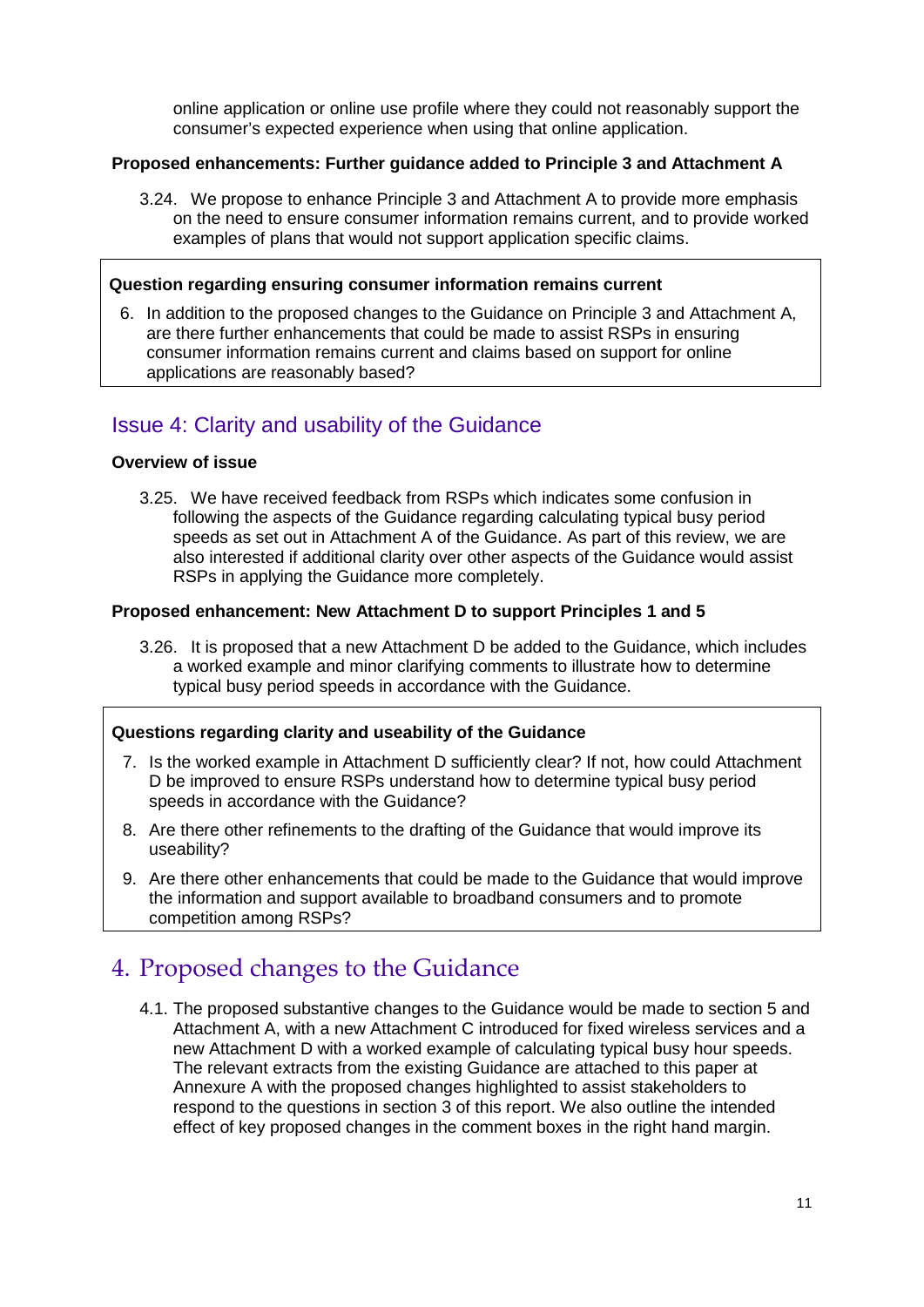### <span id="page-12-0"></span>5. Responding to this Consultation

- 5.1. We invite responses to the 9 questions posed in section 3 of this report by 5pm on 19 December 2018 via the ACCC's Consultation Hub at: [https://consultation.accc.gov.au/communications-1/2018-broadband-speed-claims](https://consultation.accc.gov.au/communications-1/2018-broadband-speed-claims-guidance-consultation)[guidance-consultation.](https://consultation.accc.gov.au/communications-1/2018-broadband-speed-claims-guidance-consultation)
- 5.2. We will publish full responses to this consultation on the ACCC website. Further information about how we collect information, and may be required to disclose it, is provided on the [ACCC website](https://www.accc.gov.au/publications/accc-aer-information-policy-collection-and-disclosure-of-information) and below.

#### <span id="page-12-1"></span>Confidentiality of responses

- 5.3. Interested parties wishing to submit material to us should clearly identify any commercial-in-confidence material by replacing the confidential material with an appropriate symbol or 'c-i-c'.
- 5.4. We are committed to treating confidential information responsibly and in accordance with the law. Where we are provided with confidential information, we will, to the extent reasonably possible, seek to protect the confidentiality of that information. In some circumstances we may be legally required to produce confidential information. For example, we may be required to disclose information that is subject to a confidentiality claim pursuant to a court order or subpoena. If this occurs, we will endeavour to notify and consult with you about the proposed release of your information and measures (such as confidentiality orders) that may be taken to protect that information. It is also important to note that we may share confidential information internally with ACCC and AER staff and with our external lawyers and consultants.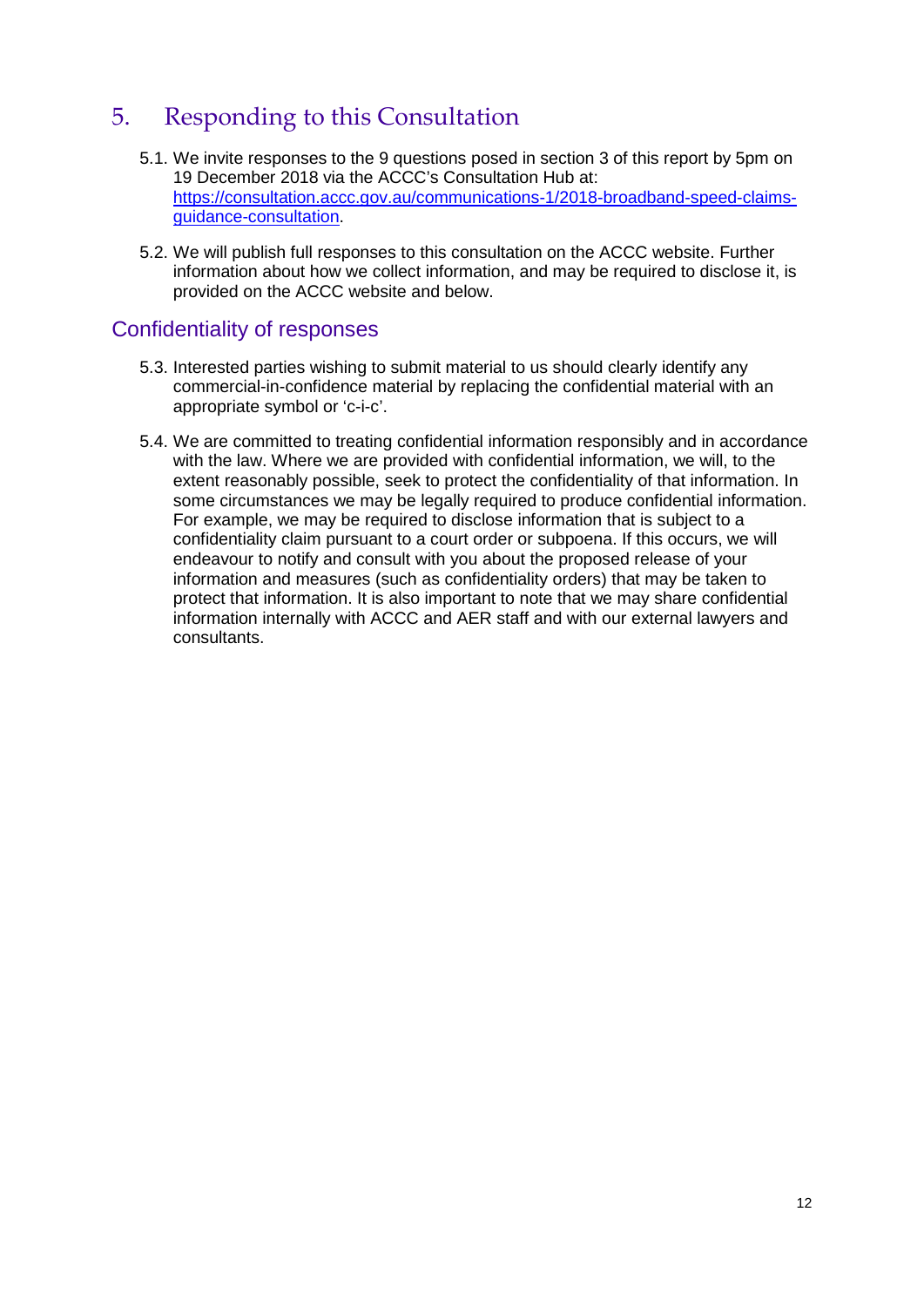### <span id="page-13-0"></span>Annexure A - Extract from the Guidance including proposed enhancements

### *5. ACCC speed claims principles*

*5.1. This section sets out how each of the ACCC's six guidance principles applies to broadband speed and performance representations, providing further detail on the purpose of each principle and an explanation of how the principles can be applied.* 

### *Principle 1: Consumers should be provided with accurate information about typical busy period speeds that the average consumer on a broadband plan can expect to receive*

#### *Purpose:*

- *to ensure RSPs present a reliable indicator of the speeds at which the relevant plan typically operates during the busy period*
- *to enable consumers to make informed purchasing decisions with good information about typical busy period speeds when purchasing a retail fixed-line broadband plan*
- *to assist consumers to identify whether a slowdown in their broadband service is more likely due to limitations of their broadband plan or other factors specific to their household or connection.*

#### *Guidance*

- *5.2. An RSP acts in line with this principle where it prominently indicates, in retail plan descriptions and all plan-specific advertising, information about the typical busy period speeds at the retail broadband plan level.*
- **change: make clear that Principle 1 also applies to services offered over fixed wireless networks**

**Intended effect of** 

- *5.3. The 'typical busy period speed' is the speed that the retail plan as a whole typically delivers, during each hour within the busy period, between the modem located in the customer's premises and a location in a data centre at which most frequently accessed internet content is hosted. For residential plans, the busy period falls between 7pm and 11pm each day.*[15](#page-13-1)
- *5.4. An RSP may also choose to provide an indicator of the typical busy period speed of retail plans it offers to its small business customers, but in that circumstance the busy period would likely fall within standard work hours on work days.*
- *5.5. To maximise the benefit to consumers, RSPs should provide consumers with typical busy period performance information at the plan specific level. Further guidance about how and when this should be done is provided in Principle 2 (in relation to presenting busy period performance information when also providing information about 'off peak'*[16](#page-13-2) *speeds) and Principle 5/Attachment A (relating to the use of labels to present performance information in a manner that is easily comparable by consumers).*

<span id="page-13-1"></span><sup>&</sup>lt;sup>15</sup> As the performance of individual lines may differ for a variety of reasons, only the typical busy period speeds need to be included in advertising.

<span id="page-13-2"></span><sup>&</sup>lt;sup>16</sup> The off peak period for residential plans is outside the hours of 7pm to 11pm.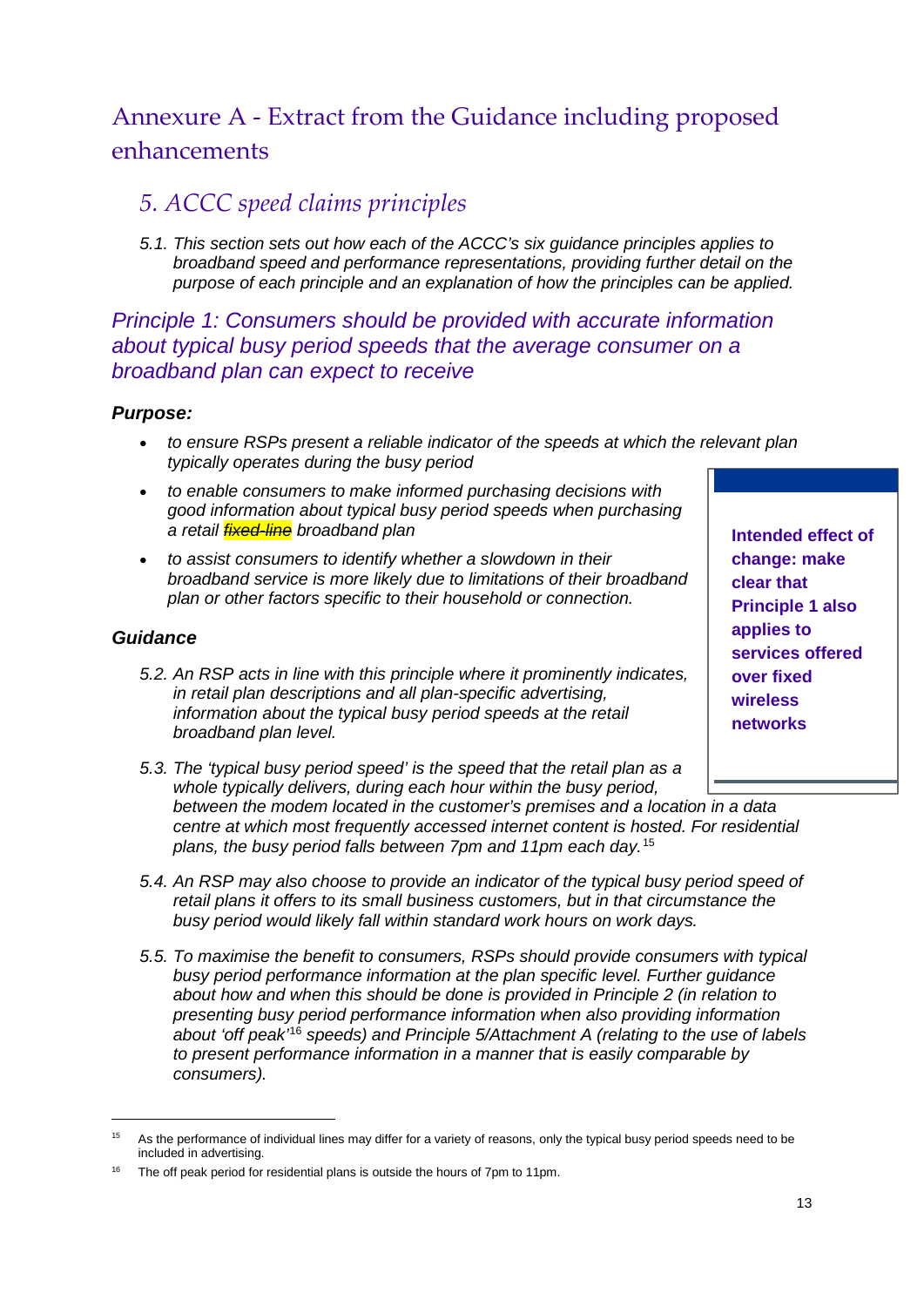- *5.6. While the move to NGNs has resulted in greater service homogeneity, some individual services may perform less favourably or more favourably than the typical speed of the relevant plan due to slight differences that will still arise from time to time, e.g., with unexpected demand or operational exigencies that do not affect all services or localities in a uniform manner. Should these speed variations be material, then, as discussed below in relation to Principle 6, RSPs should have in place business systems to identify these issues and take steps to improve service performance for impacted consumers and/or take other remedial action to address past failure to deliver.*
- *5.7. RSPs should avoid using 'up to' speed claims, as these can give the impression that the speed advertised at the top of the range is likely to be achievable at all times, including during the busy period.*
- *5.8. RSPs should also avoid using undefined speed related descriptors in the absence of clear information that moderates the consumer's interpretation of these terms, such as typical busy period speeds. Unless appropriately moderated, the use of such terms could convey to consumers that the speed of the advertised service will support all popular uses and applications that require a fast broadband connection at the times that the consumer wishes to use the service when this may not be the case.*

Principle 2: Wholesale (access) network speeds or theoretical speeds taken from technical specifications should not be advertised without reference to typical busy period speeds

#### *Purpose:*

- *to ensure consumers are not misled that wholesale access network speeds or maximum attainable line speeds are the real world speeds that consumers can expect to receive at all times, including during the busy period*
- *to ensure RSPs that elect to provide consumers with speed information based on wholesale access network speeds or maximum attainable line speeds clearly label that information as such and accompany it with an equally prominent statement of typical busy period performance.*[17](#page-14-0)

#### *Guidance*

- *5.9. An RSP acts in line with this principle where it includes, in any plan descriptions or plan-specific marketing based on the download and/or upload speed of the underlying wholesale access network or maximum attainable line speed:*
	- *i. a statement that this is an 'off peak' measure only, and*
	- *ii. it is accompanied by an equally prominent numerical representation of the typical busy period speed in close proximity to any off peak representation.*[18](#page-14-1)
- *5.10. An RSP can provide the access speed as a measure of the typical off peak speed provided this is a reasonable approximation of the plan speed across the off peak times.*

<span id="page-14-0"></span><sup>&</sup>lt;sup>17</sup> We note that factors such as line specific faults or interference may affect off peak speeds.

<span id="page-14-1"></span>The numerical representation may be the minimum speed measure that was most recently used to ascertain the busy period speed indicator used for the plan. Attachment A to the guide may be a helpful reference in that regard.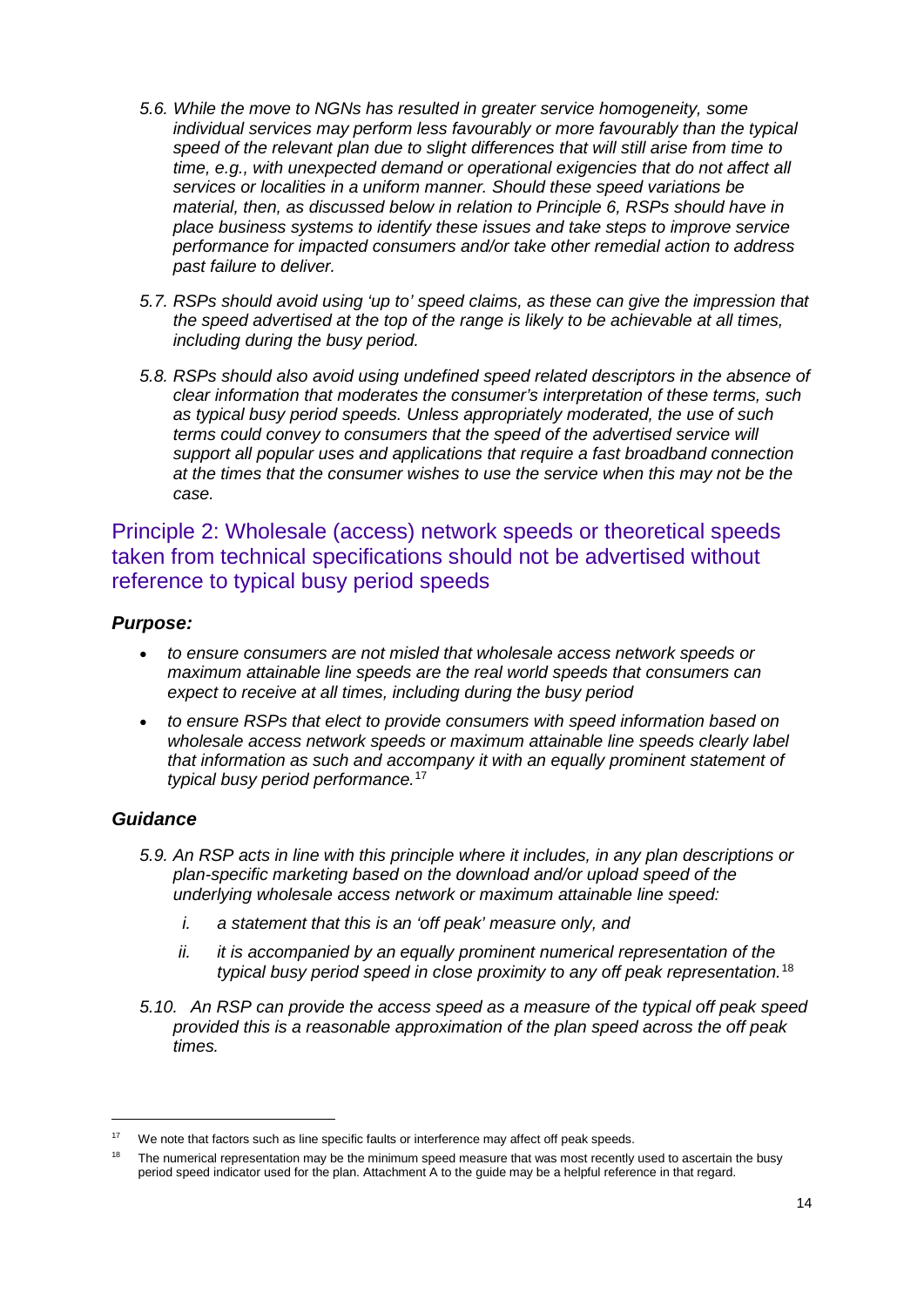*5.11. An RSP should have mechanisms in place to monitor the speed and performance of its retail plans during off peak periods and keep records that support its off peak speed claims. For instance, where the RSP uses the access speed as a proxy for typical off peak plan speeds, these records should demonstrate that any instances in which the RSP's network resources were unavailable to consumers on the plan, or did not have capacity above what was required to meet their usage requirements in off peak periods, were of a very limited duration and scale.* 

#### Principle 3: Information about the performance of promoted applications should be accurate and sufficiently prominent

#### *Purpose:*

- *to ensure that consumers seeking to use applications which are promoted by the RSP (and which require certain speeds or other network performance characteristics) are better supported in choosing a broadband plan that meets their needs*
- *to ensure RSPs that promote or offer broadband plans on the basis of the plan's ability to support or provide access to specific applications, make claims that are reasonable and able to be substantiated – for instance, by making available to consumers information about the typical performance of the broadband plan in providing that access and support.*

#### *Guidance*

- *5.12. RSPs opting to promote broadband services on the basis of their ability to support or provide access to specified applications should prominently disclose to consumers any performance information concerning the applications.*
- *5.13. RSPs should also disclose any applications the RSP actively limits or 'blocks' (for example, file sharing) such that the typical speed presented for the broadband plan would not give an appropriate indication of the consumer's likely experience in using the application in conjunction with the relevant plan.*
- *5.14. RSPs should consider the typical speeds of their retail plans during the busy period, as well as other elements of the retail plan (such as any traffic prioritisation that is applied, 'throttling' practices, the quality of the supplied modem and usage quotas) when making their claims around suitability for particular uses or applications.*

*Example A: A plan would have insufficient speed to allow it to be promoted as suitable for a type of application, such as a video streaming application, if high quality access to that type of application requires speeds that exceeded those available on the plan. This could be due to the typical busy hour speed of the plan or any time-of-day, or location-specific, throttling that the RSP can apply, on an ad hoc or predetermined basis.* 

*Example B: A plan would not have sufficient included data quota to allow it to be promoted as suitable for a type of application, such as a streaming application, if reasonable use of that type of application would exhaust the included quota, trigger speed throttling or other service restrictions to be applied, and/or the imposition of additional charges.*

**Intended effect of change: examples to better illustrate the matters RSPs should consider regarding the suitability of their plans for particular purposes**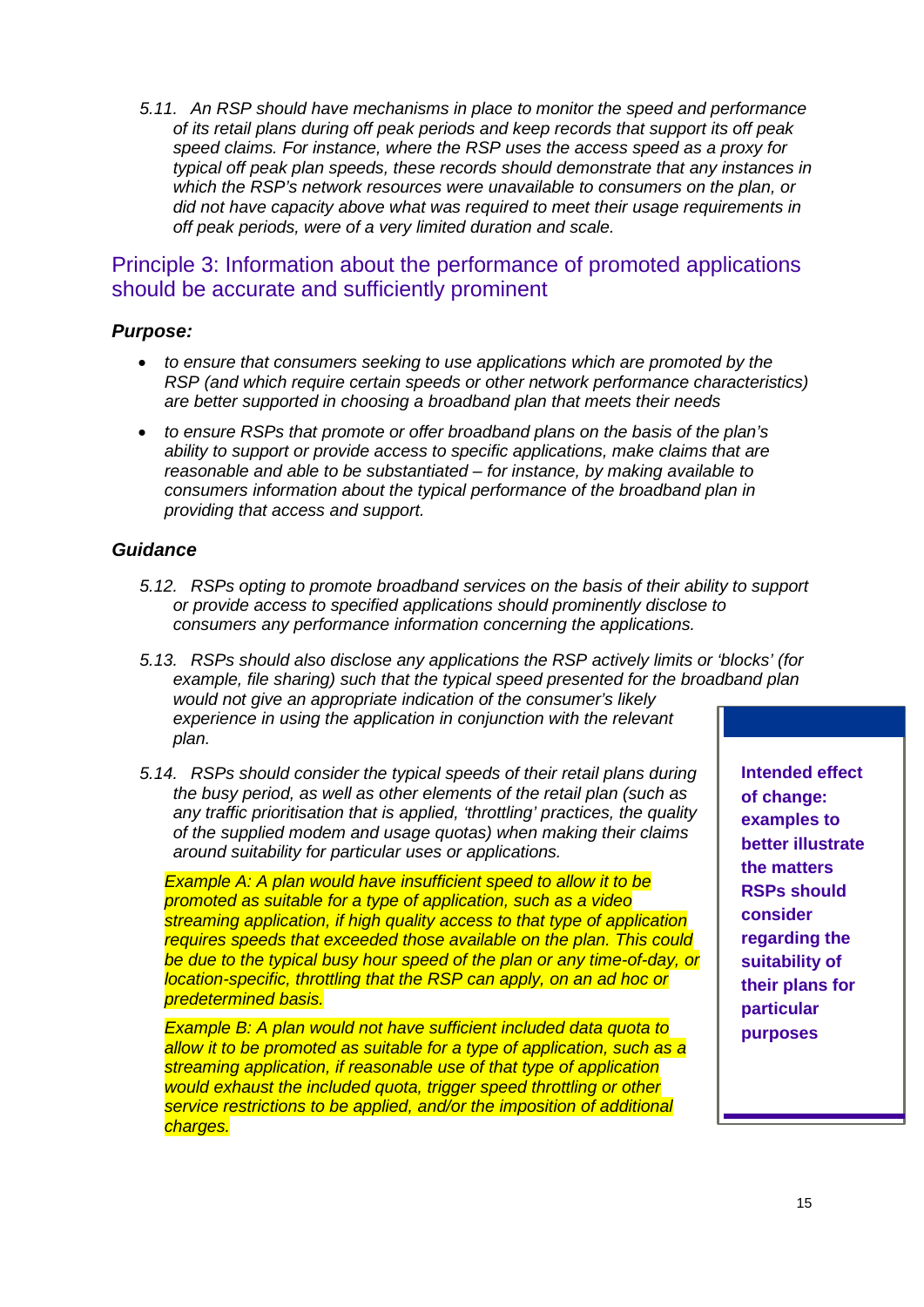*5.15. RSPs should take care not to apply blanket claims, or to market specific retail plans, on the basis that their plans support particular uses or applications where the speed and other performance attributes of the relevant plan are unlikely to provide that support at a reasonable quality including during the busy period.* 

*Example: An RSP that promotes one or more plans as suitable for accessing video streaming applications, and also offers other plans that are not suitable for video streaming in high quality, should make clear to consumers which of its plans are and are not suitable for that purpose.* 

*5.16. If an RSP elects to refer to a third-party 'league table' or other measures only relevant to a specific application, RSPs should take care that such representations are limited to the RSP's performance in delivering that particular application.*

#### Principle 4: Factors known to affect service performance should be disclosed to consumers

#### *Purpose:*

- *to assist consumers to make sound purchasing decisions, including via provision of relevant information in marketing material, and assist consumers in trouble shooting and resolving speed and performance issues after purchase*
- *to ensure RSPs provide at point of sale, or where accurate information is not then available as soon as practicable afterwards, important service or locality specific information, as well as information about any general factors likely to affect the performance of fixed-line and/or fixed wireless broadband services*.

#### *Guidance*

- *5.17. An RSP acts in line with this principle where it discloses, upfront, information about service limitations in a clear, accurate and accessible way to the relevant consumer audience, and where this disclosure continues throughout the retail contract. Any limitations that may affect the service should be clearly explained, taking into account the limitations that are likely to be important to consumers. Important service limitation information should not be 'hidden' in information provided by RSPs.*
- *5.18. Some disclosures may need to be actively drawn to the attention of the consumer, especially if there has been a material change in the way a service is being provided*[19](#page-16-0) *as compared to what was represented to the consumer in general marketing and information materials. In particular, an RSP should provide consumers with specific information about performance limitations at the point of sale if the RSP knows, or can reasonably anticipate, it is unlikely to deliver the typical speeds that would otherwise be available to the consumer based upon the plan selection. For example:*
	- *(a) where services in the end-user locality are congested and this cannot be immediately remedied by the network operator and/or RSP, or*
	- *(b) where line length, distance/line of sight to the tower or other factors specific to the end-user connection will or will likely result in service limitations.*

**Intended effect of change: make clear that Principle 4 also applies to services offered over fixed wireless networks** 

<span id="page-16-0"></span> <sup>19</sup> For instance, at the end of the NBN switchover period it is likely that the maximum attainable speeds that are available over FTTN or FTTB connections would increase to some extent as remaining legacy services are cancelled.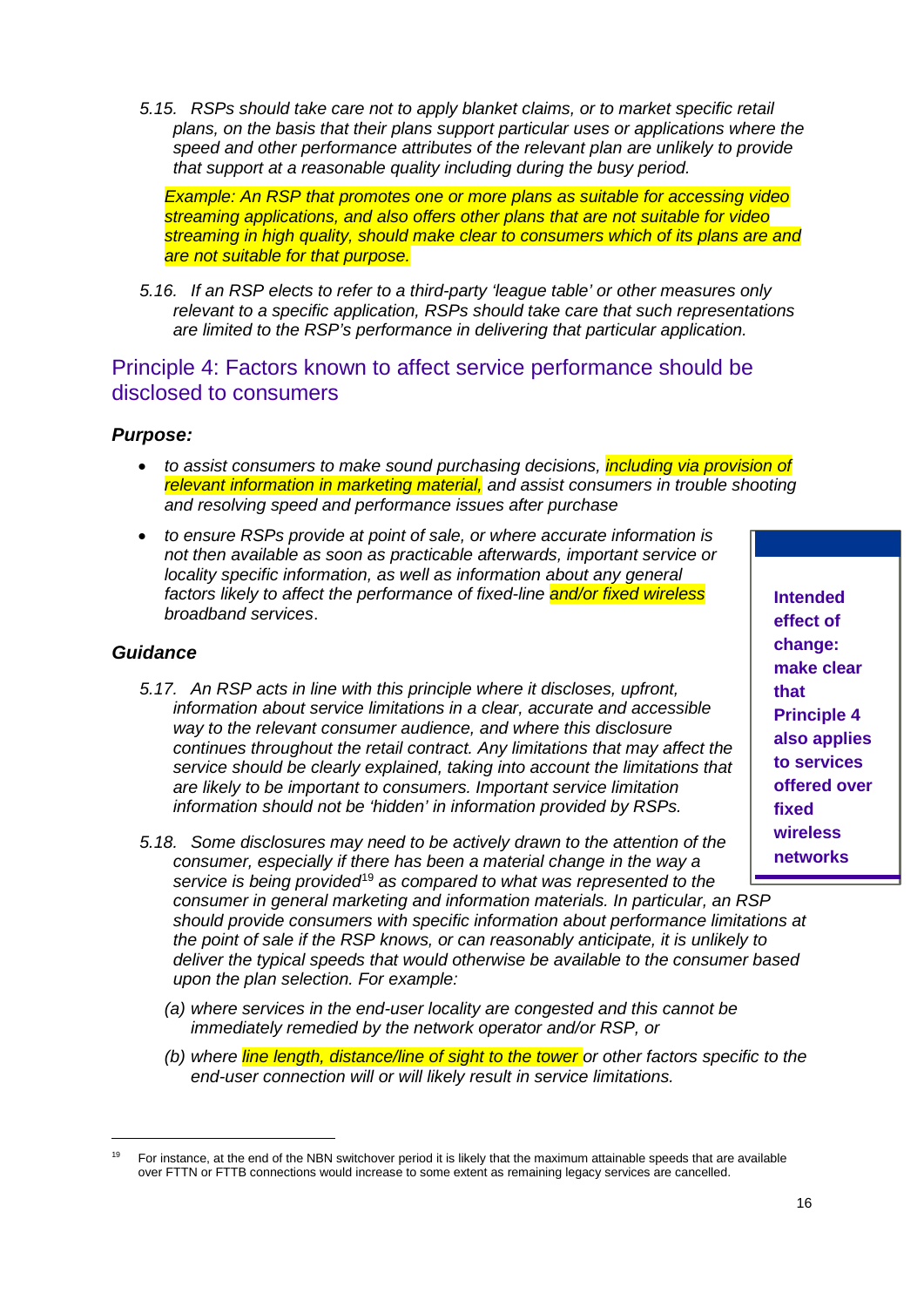- *5.19. Information should be disclosed to consumers both at the point of sale, and throughout the retail contract, as to whether there are limitations (in either the access network or the RSP's network) that will likely cap the speed at which the consumer's connection can operate below the wholesale access speed or busy period speeds at which the plan typically operates, either on a short term or on a more permanent basis.*
- *5.20. For instance, disclosures should be made to affected consumers where any of the following matters arise:*
	- *(a) technology-specific service limitations, and in particular limitations arising from the copper line that is used to connect a premise to a FTTB or FTTN network (discussed further below) or arising from distance/line of sight for services that use fixed wireless networks*
	- *(b) current and anticipated network congestion in specific geographic or network areas*
	- *(c) actual or pending outages or relevant changes to the access network or RSP network.*

*For each such matter, the RSP should identify the resulting short and long term service limitations that are likely to arise, the steps being taken to resolve them, its current status, and an estimated timeframe for resolution (including start and end dates/times).* 

*5.21. Consumers should also be provided with information regarding the factors that may affect service performance that are outside an RSP's control, e.g. settings and positioning of in-home Wi-Fi modems; and consumer equipment specifications and maintenance (e.g. software, viruses and malware). However, this information should be presented in a way that avoids the risk of misleading consumers that any service issues they experience that are caused by the RSP or access network provider, are the result of these other factors.* 

#### *Services utilising FTTB and FTTN technologies*

- *5.22. Some services utilising FTTB and FTTN technologies may be subject to performance limitations as a result of individual copper lines to such an extent that typical plan speed information would not be an accurate representation of those particular services.*
- *5.23. Consequently, where an RSP sells a service to a consumer that will use FTTB or FTTN technologies, or migrates an existing service to a new plan or plan speed, the RSP should have regard to the best available information they have about the likely performance of that service and provide additional information and/or advice to the consumer, or reconsider migrating the service in the case where it is the RSP that is initiating the change.*
- *5.24. In this regard, NBN Co (and potentially other FTTB and FTTN network operators) currently provides performance information to RSPs in relation to services supplied over FTTB and FTTN technologies. RSPs can also potentially test individual connections themselves independent of the network operator.*

*5.25. However, for services migrating to a new network, there can be uncertainty as to whether estimated line speeds (derived from engineering models based on copper line length) provide a reliable measure of the* 

**Intended effect of change: consumers receive appropriate disclosure where services are migrated and benefit from migrations**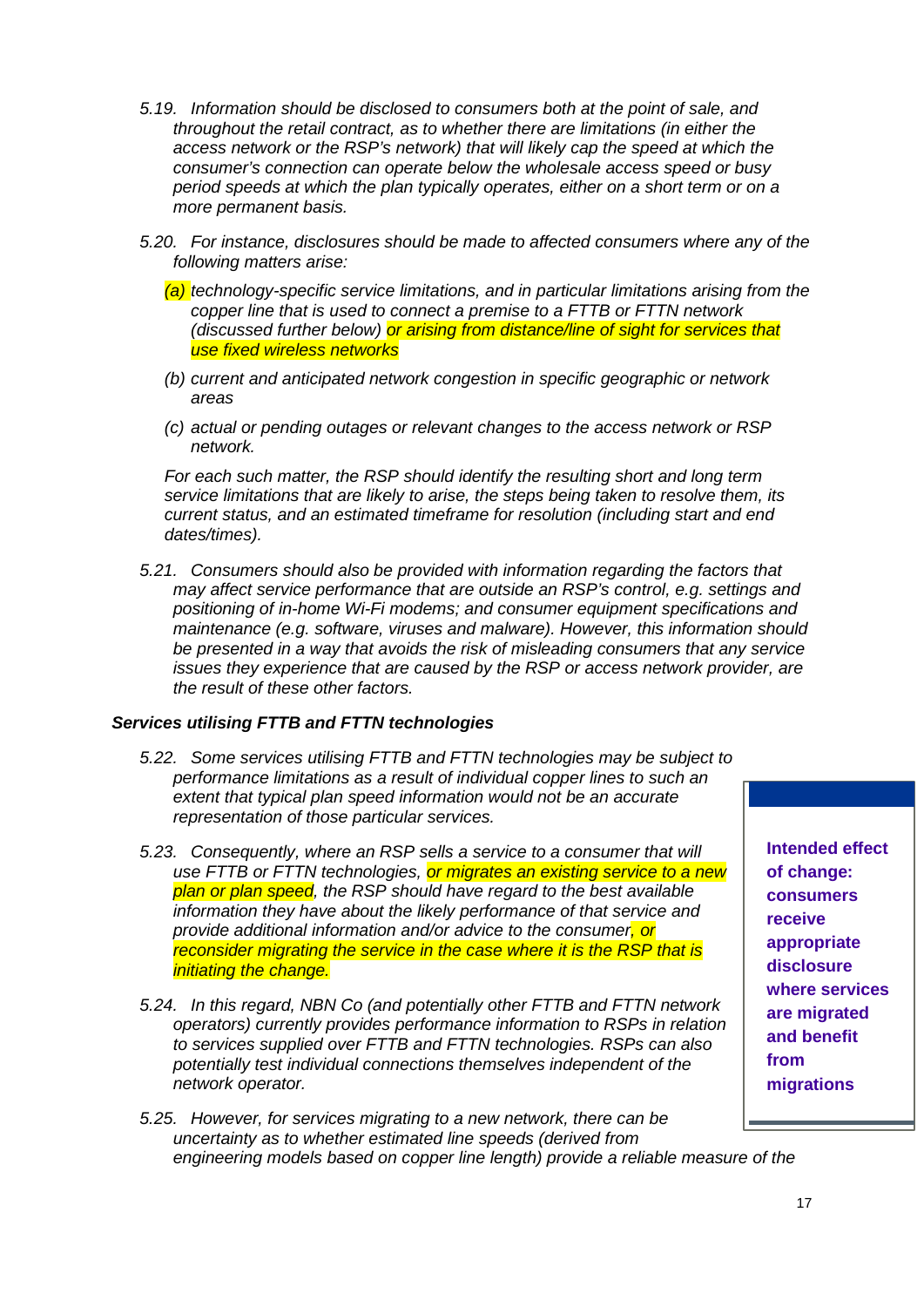*maximum attainable speeds that will be achievable. Those models generate an upper and lower range, however, the actual maximum attainable line speed (which can be confirmed on activation of the service) may be outside of this range due to line-specific factors that were unknown at the time the estimates were made.* 

#### *Disclosures prior to sale*

- *5.26. Where an RSP advertises retail plans that include FTTB or FTTN products, and in all retail plan descriptions where the plan is available for selection by end-users on FTTB or FTTN connections, it should include prominent and adequate disclosure that clearly conveys that the RSP will seek out information and actively provide the consumer with relevant information about their actual maximum attainable line speed once it is known (which should then be provided in accordance with this guidance outlined below). The disclosure could contain words to the effect of 'actual speeds for FTTB/N services to be confirmed'.*
- *5.27. This disclosure should be included prominently where any plan specific information (such as price) is provided.*

#### *Where reliable maximum attainable line speed information is available at point of sale or when migrating an existing service to a new plan/speed*

- *5.28. For services that have been connected to the network and for which actual speed and performance data is available, the maximum attainable line rates can be known with reasonable precision. In these circumstances, the RSP should have access to that information and make it available to consumers at appropriate times (for example, when a consumer contacts the RSP about acquiring a different service, or wishes to contact a different RSP about a new service, or the RSP proposes to migrate the service to a new plan or plan speed). The RSP should also check that information before entering into a contract with a consumer or migrating a service and:* 
	- (a) if the maximum attainable line speed is sufficient to meet the off peak speed specification of the plan that the consumer has expressed interest in ordering, proceed to accept the order or migrate the service
	- (b) if the maximum attainable line speed is not sufficient to meet the off peak speed specification of the plan that the RSP is considering migrating the service to, or the consumer has expressed interest in ordering:
		- i.  $\frac{1}{2}$  in the case of a service migration that the RSP is initiating  $\frac{1}{2}$ reconsider proceeding with the service migration to the higher plan/speed; or
		- ii. in the case of responding to a consumer contact, disclose the maximum attainable line speed measure to the consumer and prompt the consumer to confirm or change its plan selection
	- (c) if the maximum attainable line speed is not sufficient to meet the off peak speed specification of a lesser (cheaper) plan that the RSP offers, then the RSP should inform the consumer accordingly and unless there are cogent reasons why the consumer's selected plan can still represent additional value for the consumer, advise the consumer not to proceed with the order for the higher (more expensive) plan and prompt the consumer to select a more appropriate plan.

**Intended effect of change: clarify the best practice approach where RSPs migrate an existing service to a new plan/speed**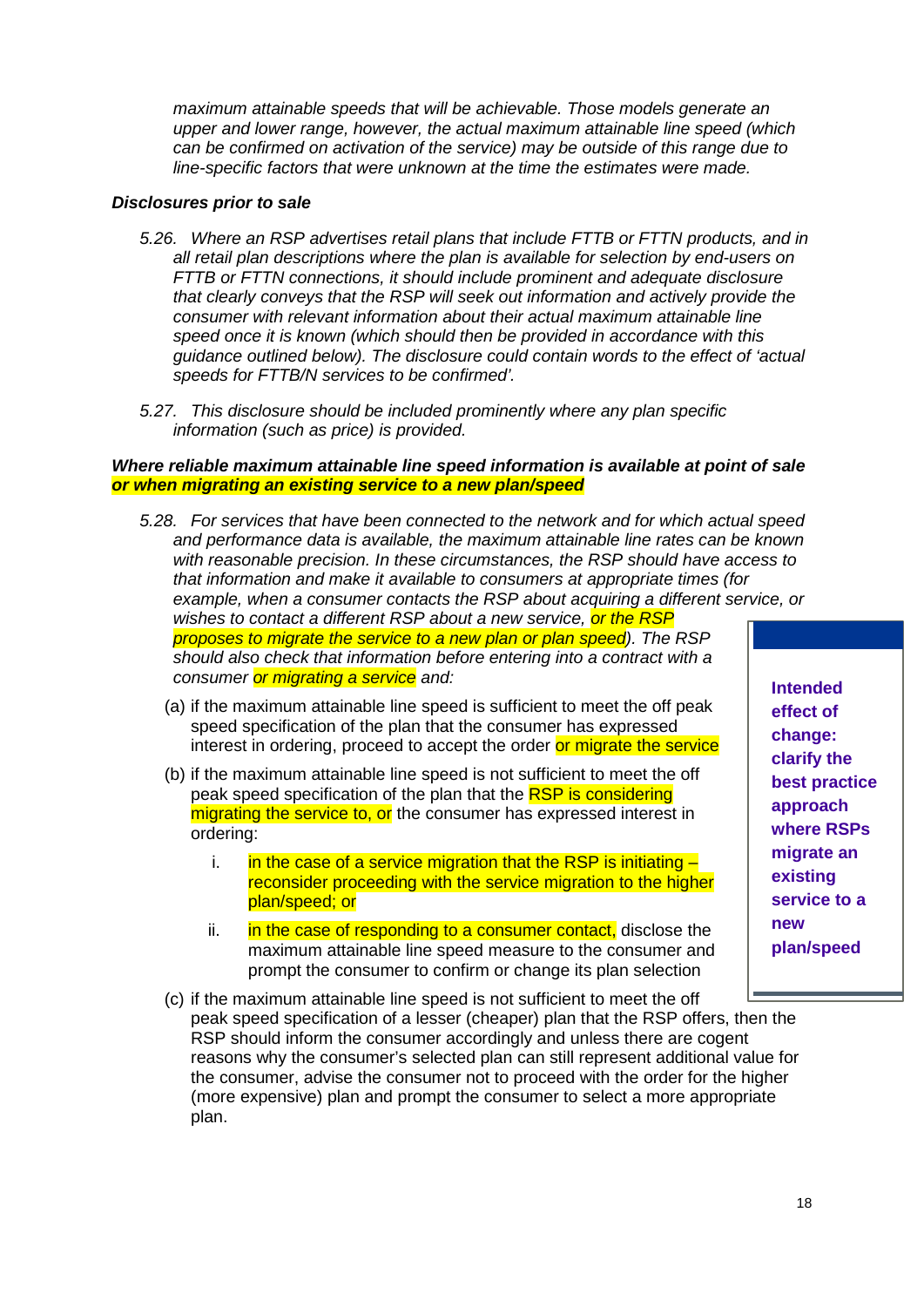#### *Where reliable pre-sale maximum attainable line speed information is not available*

- *5.29. RSPs have the responsibility to deliver the services consistent with the speed and performance representations they have made, or when they are unable to supply that service, to provide the appropriate remedies, operational support and information.*
- *5.30. There are two models that an RSP can adopt when selling FTTB and FTTN services given they may be the subject of performance limitations. Further guidance is provided in Attachment B.*

#### *Services utilising fixed wireless technology*

- *5.31. Some services utilising fixed wireless technology may be subject to performance limitations due to the distance or line of sight to the tower or other factors that cannot be easily fixed. In some circumstances, these impacts may be so great that typical plan speed information would not be an accurate representation of the speeds that could be expected on the service.*
- *5.32. In addition, demand in the busy hours may exceed the installed capacity in some network cells, such that the speeds experienced by consumers located in the congested cell fall significantly below plan speeds.*
- *5.33. Consequently, where an RSP sells a service to a consumer that will use fixed wireless technology, the RSP should have regard to the best available information they have about the likely performance of that service and provide additional information and/or advice to the consumer.*
- *5.34. In this regard, RSPs should have regard to premise specific information that fixed wireless network operators make available, such as maximum attainable speeds and/or whether the service location is situated in a congested network cell.*

**Intended effect of change: improve information provided to consumers about the likely performance of services supplied over fixed wireless networks**

*5.35. Should network operators not provide maximum attainable speed data, RSPs should take either of the following courses of action. The preferred option is for the RSP to test the maximum attainable speeds of individual connections themselves, If it is not practicable for the RSP to test individual connections, they should provide support to consumers undertaking and reporting to the RSP on their own tests. RSPs should accept the validity of those results provided by their customers.* 

#### *Disclosures prior to sale*

*5.36. Where an RSP advertises retail plans that are specific to fixed wireless services, and in all retail plan descriptions where the plan is available for selection by endusers on fixed wireless connections, it should include prominent and adequate disclosure that clearly conveys that the RSP will provide or assist the consumer to obtain relevant information about their connection speeds (in accordance with this guidance outlined below). The disclosure could contain words to the effect of 'actual speeds for fixed wireless services to be confirmed'.*

*5.37. This disclosure should be included prominently where any plan specific information (such as price) is provided.*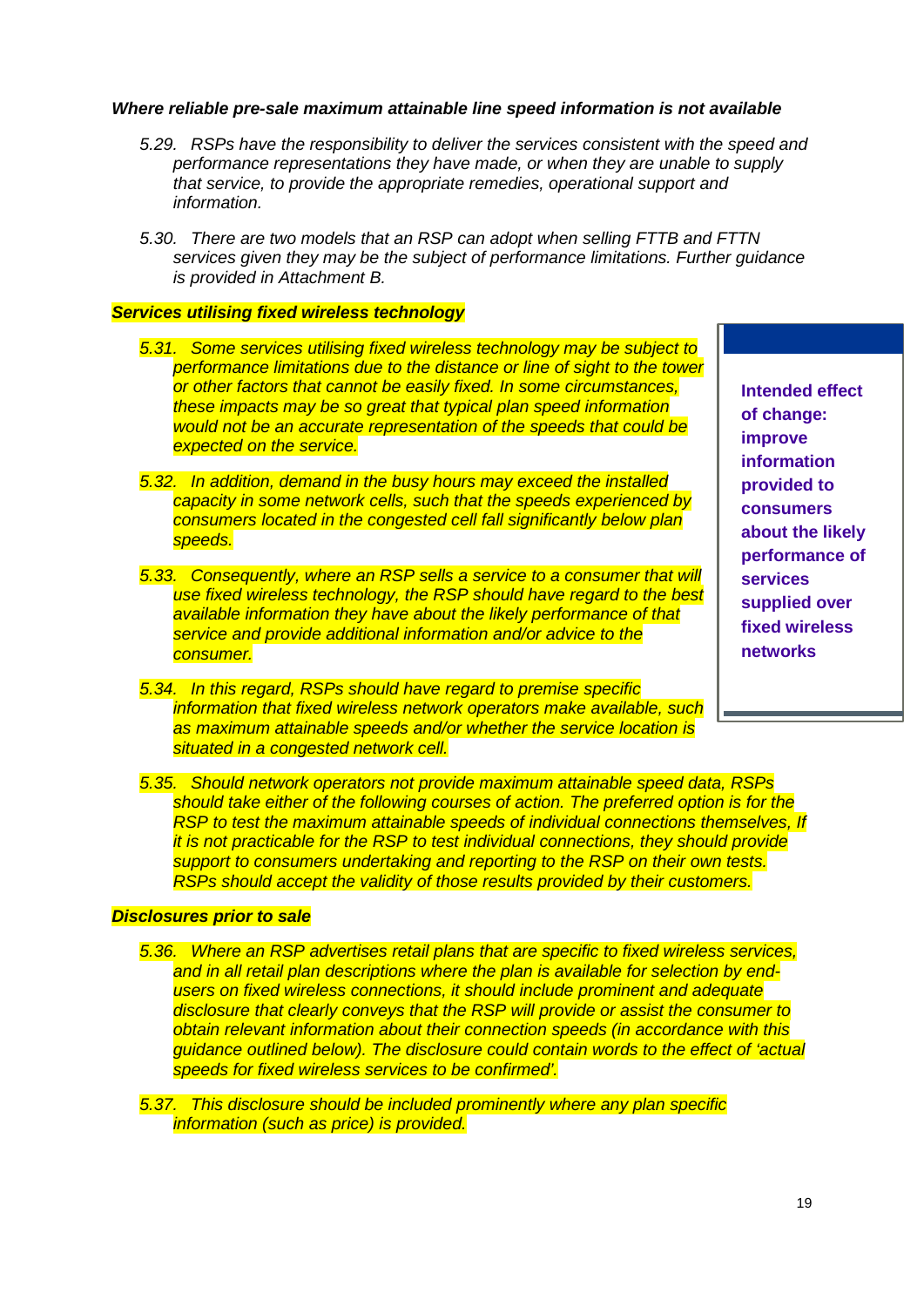#### *Where reliable speed information is available at point of sale*

- *5.38. Where likely maximum attainable speed and/or congestion information is available for the location as outlined in paragraph 5.34, the RSP should make it available to consumers at appropriate times (for example, when a consumer contacts the RSP about acquiring a service, or when a consumer contacts a different RSP about a new service). The RSP should also check that information before entering into a contract with a consumer and:* 
	- *(a) if the maximum attainable speed of the connection is sufficient to meet the off peak speed specification of the plan that the consumer has expressed interest in ordering, and the service location is not in a congested cell, proceed to accept the order*
	- *(b) if the maximum attainable speed of the connection is not sufficient to meet the off peak speed specification of the plan that the consumer has expressed interest in ordering, disclose the maximum attainable speed measure to the consumer and prompt the consumer to confirm or change their plan selection*
	- *(c) if the service location is in a congested cell area, advise the consumer that their service will likely be impacted by network congestion in the busy hours, and prompt the consumer to confirm or change their plan selection, and/or*
	- *(d) if the maximum attainable speed of the connection is not sufficient to meet the off peak speed specification of a lesser (cheaper) plan that the RSP offers, then the RSP should inform the consumer accordingly and, unless there are cogent reasons why the consumer's selected plan can still represent additional value for the consumer, advise the consumer not to proceed with the order for the higher (more expensive) plan and prompt the consumer to select a more appropriate plan.*

#### *Where reliable pre-sale speed information is not available*

- *5.39. RSPs have the responsibility to deliver the services consistent with the speed and performance representations they have made, or when they are unable to supply that service, to provide the appropriate remedies, operational support and information.*
- *5.40. There are two models that an RSP can adopt when selling fixed wireless services given they may be the subject of performance limitations but complete information is not available at the point of sale. Further guidance is provided in Attachment C.*

#### Principle 5: Performance information should be presented in a manner that is easily comparable by consumers

#### *Purpose:*

- *to assist consumers to readily compare speed and performance information for retail plans offered by an RSP as well as across RSPs*
- *to ensure RSPs develop and implement standard ways of presenting important, comparable information to consumers.*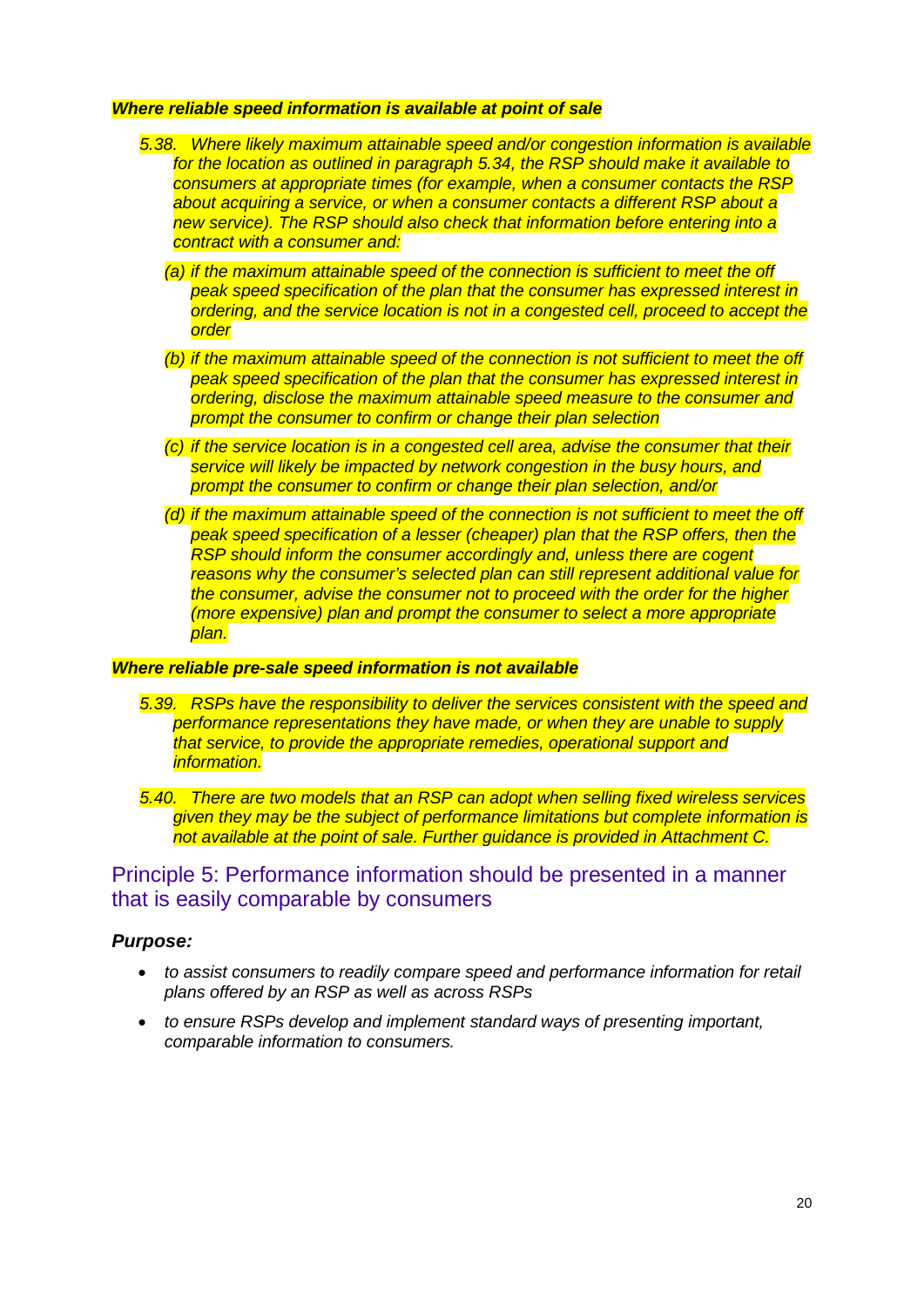#### *Guidance*

- *5.41. An RSP acts in line with this principle when it presents speed and performance information to consumers in a standardised and readily comparable way. Further guidance, together with a suggested method for measuring and verifying busy period speeds, is provided in Attachment A. The ACCC has considered a number of ways in which RSPs could meet this objective. After consultation with industry, consumer groups and other interested parties, the method the ACCC considers would currently be of most benefit to consumers of fixed line services, as well as most practicable for RSPs to implement, is to provide speed and performance information by applying a text-based label as part of all residential plan descriptions and marketing materials.*
- *5.42. The advantage of this approach is that it can better support consumers that may not understand a purely quantitative measure. In addition, many consumers may not be in a position to readily assess whether a plan speed would typically support their particular household should only a quantitative measure be presented.*
- *5.43. Importantly, this method allows consumers to access verifiable, comparable information about typical busy period performance by use of a label that refers to a residential end-user usage profile. Given labels are applied based on a pre-determined minimum speed, RSPs can have greater confidence determining which label applies to a given plan. This will reduce the potential need for RSPs to frequently update their retail plan descriptions.*

**Intended effect of change: clarify that labels apply to services supplied over fixed line networks. New labels for services supplied over fixed wireless networks may also be developed, depending on the response to questions 2 and 3**

*5.44. The method preferred by the ACCC has a number of interrelated qualifying criteria, including minimum typical busy period speeds and the minimum wholesale access service needed to supply a retail plan that qualified for that label. The particular usage profile that corresponds with each standardised label is set out in Attachment A. The set of label descriptors is as follows:*

| Label                                   | 'Basic evening<br>speed $20$                                                                                                                                                     | <i>'Standard</i><br>evening speed'                                                                                                                                                 | 'Standard plus<br>evening speed'                                                                                                                                                               | 'Premium<br>evening speed' |
|-----------------------------------------|----------------------------------------------------------------------------------------------------------------------------------------------------------------------------------|------------------------------------------------------------------------------------------------------------------------------------------------------------------------------------|------------------------------------------------------------------------------------------------------------------------------------------------------------------------------------------------|----------------------------|
| Minimum<br>typical busy<br>period speed |                                                                                                                                                                                  | 15 Mbps                                                                                                                                                                            | 30 Mbps                                                                                                                                                                                        | 60 Mbps                    |
| Minimum<br>wholesale<br>service         | Applies to plans<br>supplied over<br>12/1 NEBS <sup>21</sup> ,<br>and other plans<br>for which typical<br>busy period<br>speed slows<br>significantly to<br>less than<br>15 Mbps | 25/5 NEBS<br>minimum; can<br>also be used for<br>plans built over<br>other NEBS<br>where typical<br>busy period<br>speed slows<br>below qualifying<br>criteria for other<br>labels | 50/20 NEBS<br>minimum; can<br>also be used for<br>plans built over<br>100/40 NEBS<br>where typical<br>busy period<br>speed slows<br>below qualifying<br>criteria for<br>highest speed<br>label | 100/40 NEBS<br>minimum     |

<span id="page-21-0"></span> $20$  As noted at paragraph 4.7 and 5.3, the busy period for residential users is in the evening between 7-11pm.

<span id="page-21-1"></span><sup>&</sup>lt;sup>21</sup> NBN Co Ethernet Bitstream Service.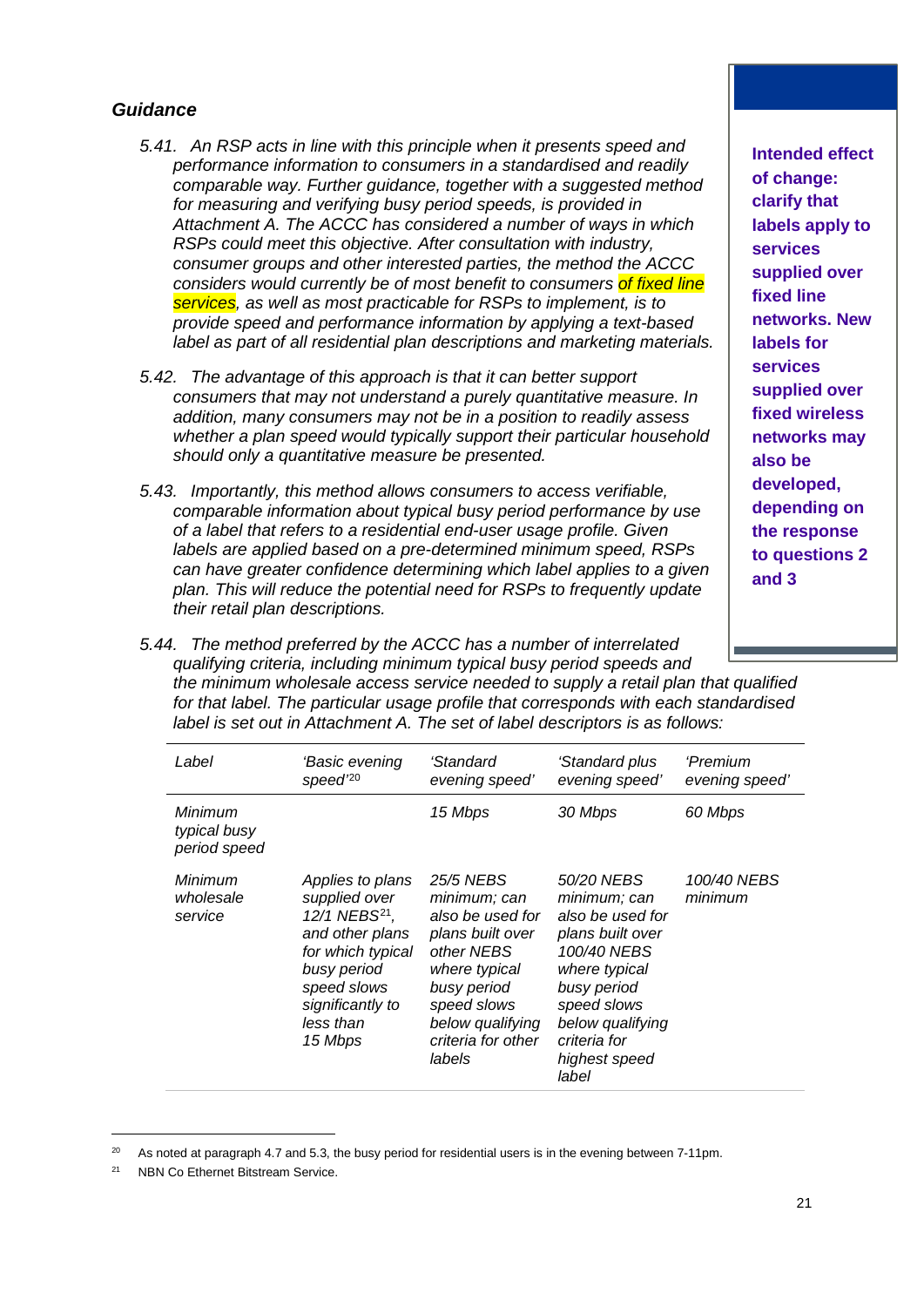- *5.45. RSPs should explain the meaning of the evening speed labels applied to plans,*  for example, including information from the table above in a prominent link on their *online resources. For the avoidance of doubt, qualifying speeds for the application of the labels are not intended to limit retail product design. For example, RSPs selling a service based on an underlying NBN 100/40 Mbps access service can determine how they wish to provision their service during the busy period in order to determine the appropriate label. In this way, RSPs can continue to develop products that have different speed attributes in off peak and evening periods.*
- *5.46. In addition, applying one of the preferred labels is a minimum step only. RSPs can elect to provide additional information, including the quantified speed measure for the plan (or a range around this data point) should it consider that the label alone might not present the full quality of its retail offerings.*[22](#page-22-0)
- *5.47. Finally, nothing in this guide detracts from the specific obligations of RSPs regarding the presentation of speeds and performance information for their retail plans. An example of this is information about their NBN retail plans under the Telecommunications (NBN Consumer Information) Industry Standard 2018.*

#### Principle 6: RSPs should have systems in place to diagnose and resolve broadband speed issues

#### *Purpose:*

- *to ensure consumers experiencing unsatisfactory speed and performance issues have their issues promptly and efficiently resolved by the RSP concerned*
- *to ensure RSPs have effective business systems in place to support the timely diagnosis and resolution of broadband speed and performance issues*
- *to ensure RSPs provide information, operational support and other remedies to consumers should the performance of the consumer's service be inconsistent with the speed and performance representations made by the RSP.*

#### *Guidance*

- *5.48. Assuming Principles 1-5 are adhered to, Principle 6 should primarily relate to those consumers who are not able to achieve the typical speeds available on the plan due to a service or network problem that was not known to the RSP at the point of sale. An example of this is where a fixed wireless cell becomes congested.*
- *5.49. The ACL (including the statutory consumer guarantees contained in Part 3-2) applies to the supply of broadband services to consumers. Businesses that supply broadband services to consumers guarantee that those services will be:*
	- *provided with due care and skill*
	- *fit for any specified or particular purpose (express or implied), including being of sufficient quality to achieve desired results, and*
	- *provided within a reasonable time (when no time is set).*
- *5.50. Under section 64 of the ACL, guarantees cannot be excluded, modified or limited by contract.*

**Intended effect of change: improve support available to consumers supplied via fixed wireless networks**

<span id="page-22-0"></span><sup>&</sup>lt;sup>22</sup> Note, RSPs may already be providing further speeds information in accordance with Principle 2.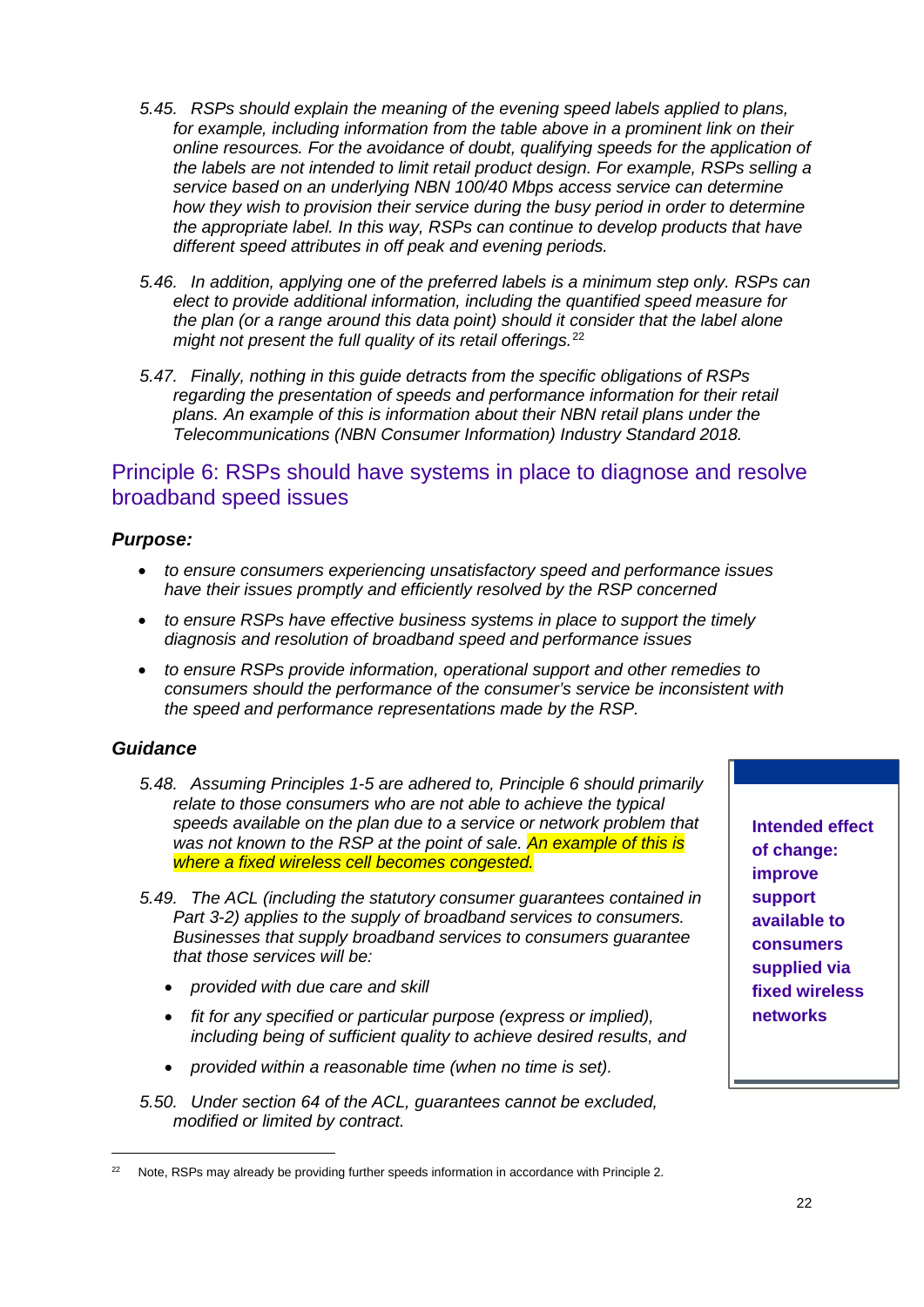- *5.51. False or misleading representations about the existence or effect of the consumer guarantees may contravene the ACL (section 29(l)(m)). Additionally, consumers may seek compensation for damages and losses (including consequential loss) they have suffered due to a problem with a broadband service (in addition to any other remedy provided).*
- *5.52. RSPs should accept and resolve customer fault reports or complaints about the speed or performance of their retail services, or of the performance of customer premise equipment they supplied. The RSP should deal with the report or complaint promptly, including any communication required with the network operator or other supplier in order to resolve the issue, and not refer their customer to other parties.*
- *5.53. RSPs should also provide accurate and timely diagnosis and take all reasonable steps to resolve network issues, and/or faulty individual network connections or equipment that impact the speed or performance of the retail broadband service.*
- *5.54. If the consumer is connected to fixed wireless technology, the RSP should check whether the service location is within a congested cell and if so advise the consumer of the forecast upgrade date that the network operator has specified for that cell. The RSP should also follow paragraph 5.55 in respect of that consumer.*
- *5.55. In circumstances where an RSP is unable to provide timely resolution of a speed problem (whether as a result of its own network or the underlying access network), the RSP should provide the consumer with:*
	- *refunds, compensation or billing reductions or rebates to reflect actual experienced speeds*
	- *the option to move to a plan that better reflects the typical busy period speeds able to be achieved for their individual service, and/or*
	- *the opportunity to exit their contract without further charge with appropriate refunds or compensations.*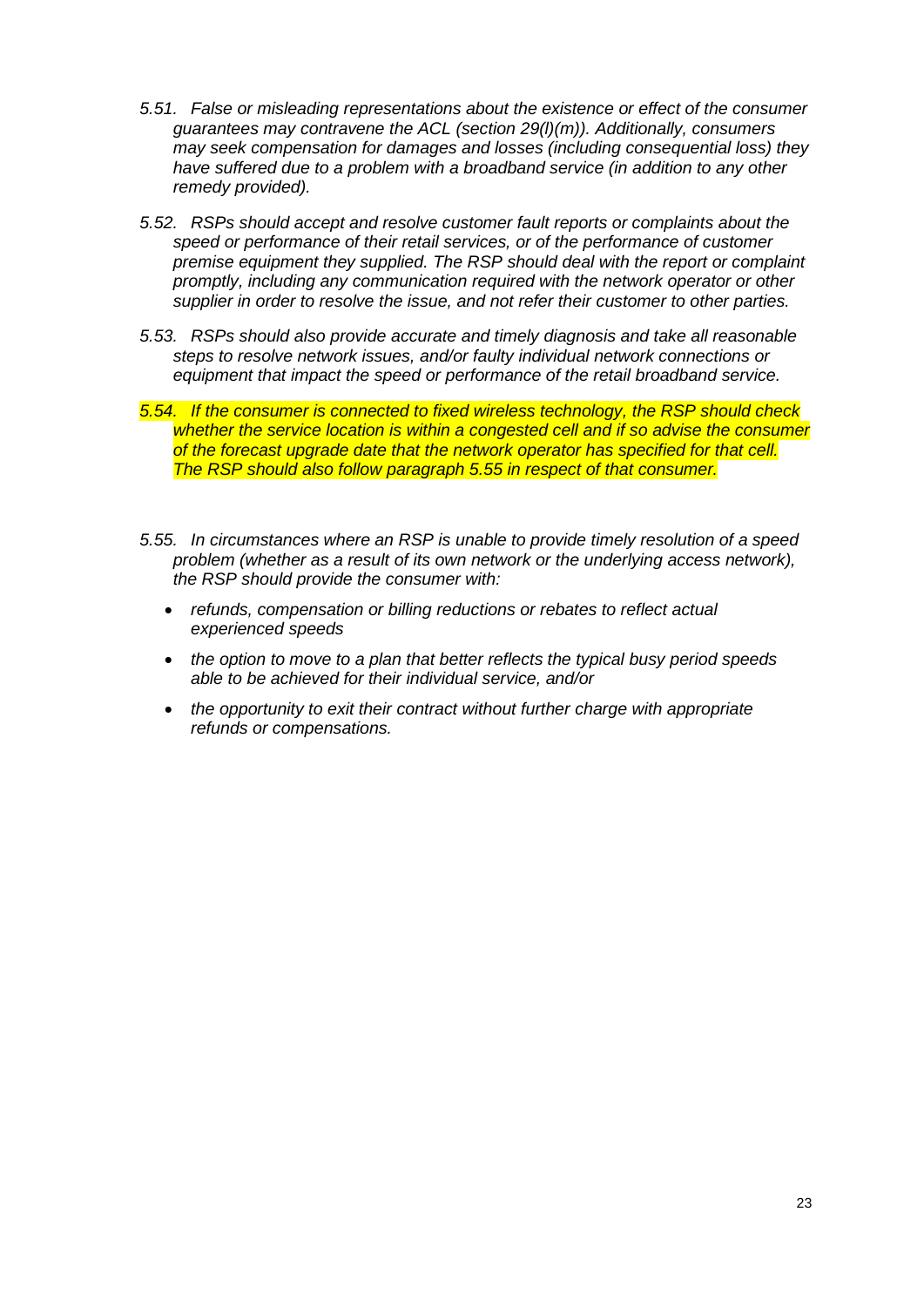### *Attachment A to the Guidance – Presentation of typical busy period speeds for residential consumers*

#### *Explanatory points*

#### *Basic evening speed plans*

*1. There is no qualifying minimum speed for a plan labelled as 'basic evening speed' given there is no slower speed tier to which a consumer could move. However, in accordance with Principle 2, in order to avoid misleading consumers, the typical busy period speed for all services should be at least equally prominent and in close proximity to any off peak representation and include a numerical representation of the typical busy period speed. The numerical representation should be calculated and presented in the same way as this information is presented for faster plans.* 

#### *Standard evening speed plans*

- *2. The qualifying speed for the 'standard evening speed' label is positioned at a little above a speed that has been generally available to the majority of residential consumers over ADSL networks. This means that standard service plans should represent a step up for the majority of consumers that are migrating from ADSL services.*
- *3. The 'standard evening speed' label is intended to indicate to consumers that the plan will support a popular usage profile of residential consumers, such as a high definition streaming application and one other concurrent application at the premise, during the busy period.*[23](#page-24-0)
- 4. *The label is also intended to signpost that the plan will deliver a speed that is associated with most popular residential plans. While there is potential for relative demand to shift over time, current demand data indicates that most residential consumers on fibre networks are selecting retail plans positioned at around this speed range.*

#### *Standard plus and premium evening speed plans*

*5. The 'standard plus evening speed' and 'premium evening speed' labels are intended to indicate where they sit in the overall hierarchy. These labels indicate plans that can provide support in the busy period for Ultra-High Definition streaming services and other, currently more-niche, residential applications that require similar bandwidth. This usage profile also includes premises with a high number of concurrent HD streaming applications or other applications with similar bandwidth requirements.*

#### *Method for measuring and verifying busy period speeds*

*6. In order to accurately represent to consumers typical busy period plan speeds, RSPs need to apply a robust approach to measuring speed. This includes the type of speed measure used, the accuracy and frequency of measurements, and by critically assessing the derived measurements.* 

*Note: All specifications set out below represent a base case; RSPs can choose to conduct more extensive testing.*

<span id="page-24-0"></span><sup>&</sup>lt;sup>23</sup> Some popular video streaming services recommend an internet download speed for the service to be accessed at particular levels of quality. These recommended speeds refer to the constant data rate needed to allow a service to be experienced with that quality. A measure of typical plan speed will need to be above this constant data rate in order for a subscriber to the plan to have confidence that the broadband service would support that quality of streaming.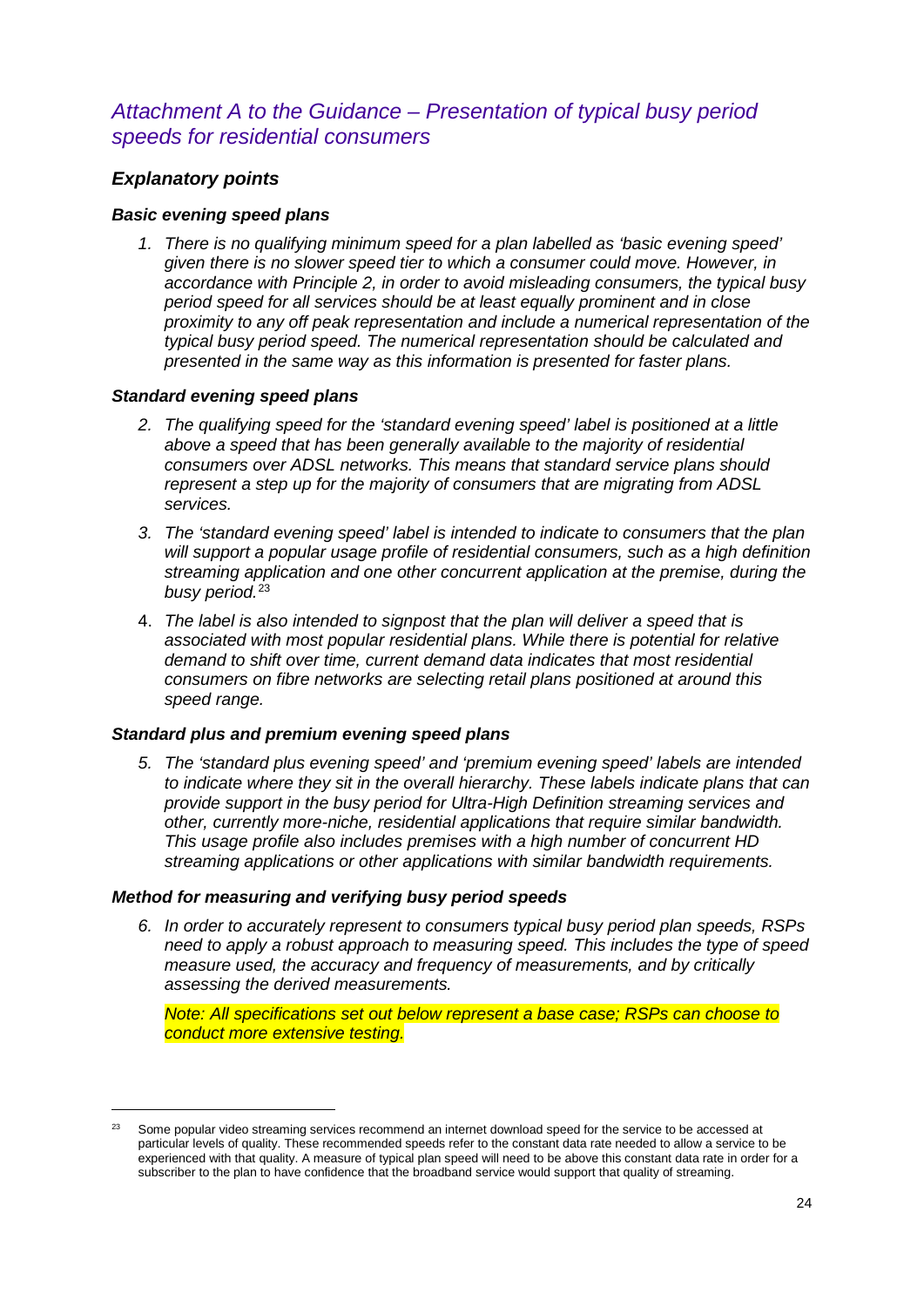#### *Type of speed measure*

- *7. The speed measure used to select the standardised label should be based on the speeds observed for a representative sample of services on that plan following the process outlined below:* 
	- *individual service speeds across a broad range of CVCs*[24](#page-25-0) *and locations*[25](#page-25-1) *should be observed during the busy period at least once per hour*
	- *these individual measures should be averaged to give a single speed measure for each hour of each day of the busy period for the plan during the sample period (that is, 56 hourly averages)*[26](#page-25-2)
	- *the speed measure used to select the standardised label should be the lowest of these hourly averages, save that no more than two hourly values observed over the sample period can be disregarded to make allowance for one-off network events that could otherwise impact the overall rating (i.e. the third lowest value of the 56 hourly averages in the sample period)* 
		- *Note: the tolerance for lower figures to be discounted is intended to make allowance for one-off and ad-hoc events only, and not to excuse a recurring failure to meet business-as-usual demand peaks.*
	- *This process is illustrated in the flowchart at Attachment D.*

#### *Frequency of testing*

- *8. Sample measures should be taken at least once every quarter, with network utilisation to be monitored each day so that the labels remain an accurate representation of the typical busy period speed of each plan.*
- *9. Should network utilisation rates, or wholesale product inputs used to supply the retail plan, have changed materially from when the last sample was taken, a new sample should be undertaken and labels reassessed (unless in the case of a material change in network utilisation that is to be immediately redressed by the RSP so as to restore the previous utilisation rates). Similarly, should an RSP introduce a retail plan to use a new wholesale access product input or wholesale billing arrangement, then it should be tested as soon as practicable following its introduction.*

*Example: An RSP changing a wholesale access product or migrating to a materially different billing arrangement for an existing wholesale access product should retest once the plan has migrated to the new access product or billing arrangement.*

#### *Extent of sampling*

*10.The samples should comprise no fewer than 75 services that are connected over the entirety of a 14 day sample period to the relevant plan. These should be randomly drawn across a broad range of the RSP's CVCs, save that the composition of samples for 'Standard evening speed', 'Standard plus evening speed' and 'Premium evening speed' plans should be moderated so that FTTB/FTTN services are not over or under represented as a proportion of the overall sample.* 

**Intended effect of change: Assist RSPs in determining typical busy period speeds and ensure quoted typical busy period speeds remain accurate**

<span id="page-25-0"></span> <sup>24</sup> Connectivity virtual circuits.

<span id="page-25-1"></span><sup>&</sup>lt;sup>25</sup> Services sampled should be taken across multiple CVCs and locations in a way that is representative of the RSP's customer base.

<span id="page-25-2"></span><sup>&</sup>lt;sup>26</sup> See 'Extent of sampling' below – which sets out the minimum number of services that should be sampled and the frequency of sampling.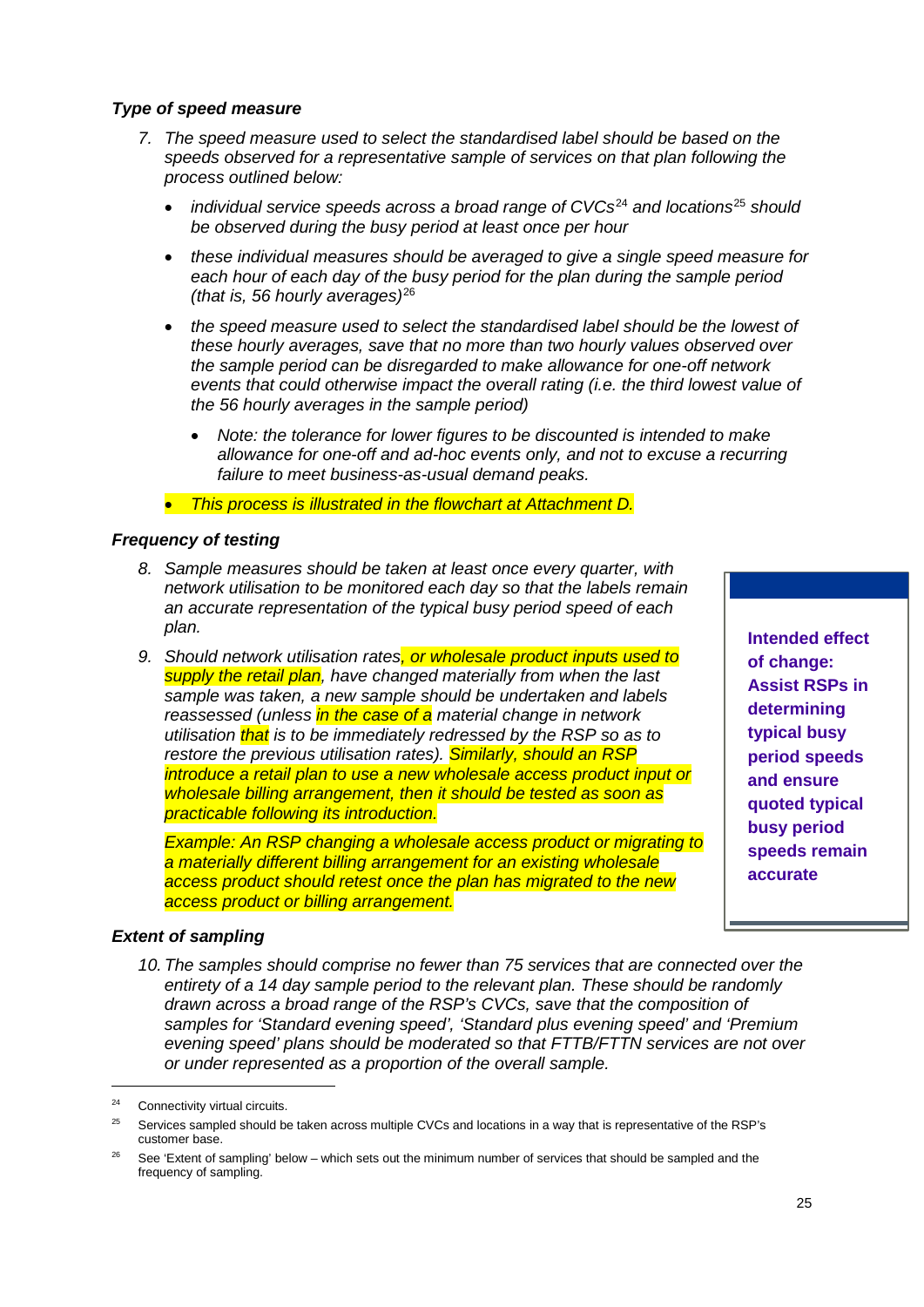*Note: A small number of services failing to record a speed measurement in a test hour would not invalidate the results for that data or mean that the RSP had not maintained a suitable test sample over the entirety of the 14 day period; provided that each of the services in the sample were regularly reporting test results over the 14 day period and a high proportion of the services were reporting in each test hour.*

*11.Those FTTB/FTTN services that have a maximum attainable line speed (off peak speed) that is less than the off peak speed that has been advertised and less than the minimum speed for a particular label can be excluded if the guidance set out in relation to Principle 4, Principle 6 and Attachment B of this guide has been applied in good faith. This means that an RSP may exclude from its sampling a line which has a limited maximum attainable line speed, or which is experiencing a fault for reasons beyond the control of the RSP, if that issue has been addressed with the consumer in line with the processes set out in this guide.*[27](#page-26-0)

#### *Updating plan labels*

- *12. It is possible that the busy period speeds observed for an actively monitored and reasonably provisioned network could differ to some extent from quarter to quarter as new samples are drawn and/or network utilisation levels fluctuate with additional services migrating to NBN plans. However, these fluctuations should not be significant or of such a degree as to require a change to the standardised label of any particular plan, and RSPs should generally ensure that the typical busy period speeds promised to consumers at point of sale are maintained (or exceeded) for the duration of each consumer's contracted plan.*
- *13. In circumstances where an RSP fails to maintain its provisioning levels prior to the end of a consumer's contracted plan because the level of provisioning required to continue providing the typical busy period speeds promised was not reasonably feasible*[28](#page-26-1)*, an RSP should:* 
	- *(a) provide notice promptly to the consumer of its failure to maintain provisioning on the plan*
	- *(b) advise the consumer of the new minimum typical busy period speed of the plan and provide any other relevant performance and price information that will assist the consumer to make an informed decision about the broadband service that will best meet their needs going forward*
	- *(c) compensate the consumer for the period they were paying for a higher speed plan that they could not receive in full*
	- *(d) provide the consumer with the option to move to a plan that better meets their needs*
	- *(e) advise the consumer they are free to exit the contract without penalty.*

#### *Records to verify testing*

*14. RSPs should keep network logs or other records to be able to verify the representations that have been made to consumers by applying the standardised labels and in providing any additional quantified measures.*

<span id="page-26-0"></span><sup>&</sup>lt;sup>27</sup> The ability to exclude services with known network faults or limitations that are being dealt with in accordance with Principle 4, Principle 6 and Attachment B means that RSPs retain the incentive to supply services to customers that may experience speed issues that are beyond the control of the RSP as long as these consumers are managed in accordance with the Principles, e.g. provided with clear information about the limitation of their service and the appropriate associated remedies as a result of these limitations.

<span id="page-26-1"></span>The ACCC will likely seek substantiation of any claim made by an RSP that the required provisioning was not 'reasonably foreseeable'.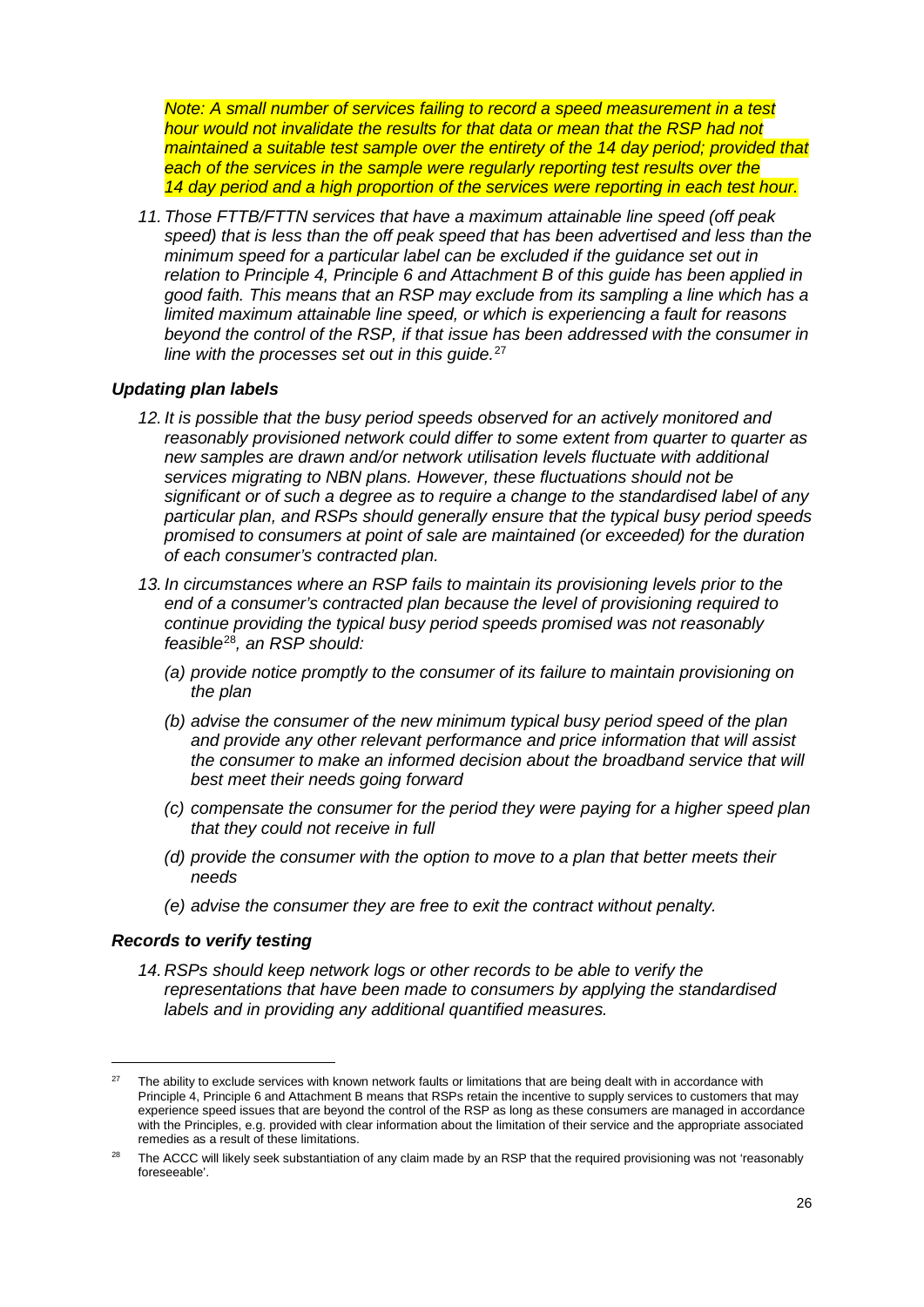#### *Attachment B to the Guidance – Models for the marketing of FTTB/FTTN products in the absence of accurate pre-sale information*

*Note: this further guidance operates in addition to paragraphs 5.26 to 5.30 of the Guide.*

#### *Model One*

- *1. The RSP only upgrades a consumer's FTTB and FTTN plan to one that is faster than 25/5 Mbps once it receives actual maximum attainable line speed information after activation.*
- *2. Once actual attainable line speed information is available, the RSP advises the consumer of that speed and of the services that are available to them, and moves the consumer to their desired plan. The RSP should clearly state that the maximum attainable rate is not indicative of the typical busy period speed and provide the typical busy period speed of the service.*

#### *Model Two*

- *3. The RSP sells the plan that the consumer asks for (including those based on the 50/20 Mpbs and 100/40 Mbps wholesale network services) and clearly advises the consumer at the point of sale that this service may not be attainable at their location but they can order the service if they would like, disclosing the potential limitation with words to the effect of 'actual speeds on FTTB/N services will be confirmed'.*
- *4. Once the service is activated, the RSP must confirm the actual attainable line speed information as soon as practicable.*
- *5. If the actual attainable line speed can deliver the off peak speed (or higher) of the plan selected, it would be best practice for this to be confirmed with the consumer given the RSP's disclosure prior to sale that the FTTB/N service may not be technically able to reach off peak speed of that plan.*
- *6. If the actual attainable line speed is lower than the off peak speed of the plan selected, but higher than the off peak speed of the next plan down (e.g. a consumer purchased a plan with an off peak speed of 100 Mbps, and the maximum attainable line speed is 70 Mbps), the RSP should:*
	- *(a) advise the consumer of the maximum attainable line speed of their line, and the typical busy period speed of their service,*
	- *(b) advise the consumer that they are able to move to a lower (cheaper) plan at no cost and allow the consumer to do so. If the consumer chooses to move to a lower plan, the RSP should also provide the consumer a refund to compensate the consumer for the period they were paying for a higher speed plan that they could not receive in full,*
	- *(c) advise the consumer of the minimum typical busy period speed of the plan selected and any other relevant performance information, in order to avoid any confusion as to the service they are likely to receive, and*
	- *(d) advise the consumer they are free to exit the contract without penalty.*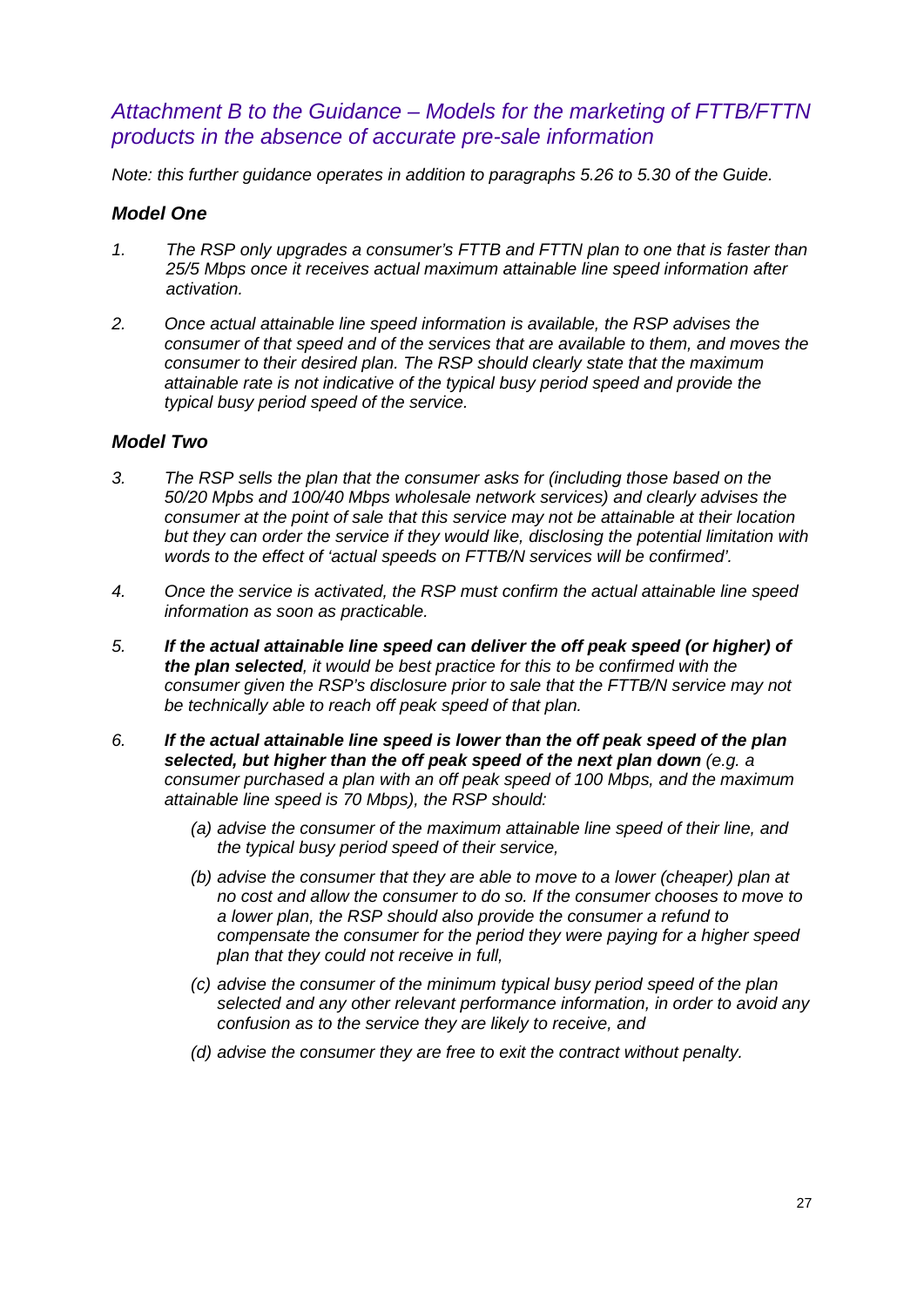- *7. If the actual attainable line speed is lower than the off peak speed of the plan selected and a lesser (cheaper) plan (e.g. consumer purchased a plan with an off peak speed of 100 Mbps, and the maximum attainable line speed is 45 Mbps), the RSP should:*
	- *(a) inform the consumer accordingly and unless there are cogent reasons why the consumer's selected plan can still represent additional value for the consumer, advise the consumer not to continue on its higher (more expensive) plan and prompt them to select a more appropriate plan,*
	- *(b) provide the consumer a refund to compensate the consumer for the period they were paying for a higher speed plan that they could not receive,*
	- *(c) advise the consumer of the maximum attainable line speed of their line, the automatic redress the RSP has provided and, if no unilateral action was taken by the RSP to move the consumer to a lower plan, advise the consumer that they may elect to move to a lower speed plan without charge,*
	- *(d) advise the consumer of the minimum typical busy period speed of the plan selected and any other relevant performance information, in order to avoid any confusion as to the service they are likely to receive, and*
	- *(e) advise the consumer they are free to exit the contract without penalty.*
- *8. The RSP should carry out the above steps as soon as practicable and before the first billing cycle. There are a range of ways that RSPs could provide this information in an effective and efficient manner, including using existing communications channels with their customers.*

#### *Important note about the ACL*

- *9. The consumer guarantees as to fitness for purpose and reasonable time for supply[29](#page-28-0) apply to services utilising FTTB and FTTN technologies, including in circumstances*  where a consumer's actual attainable line speed is lower than the off peak speed of *the plan they have purchased. The ACL also provides remedies for false or misleading representations or conduct.*
- *10. Consumers are likely to be entitled to exit their contracts without penalty and receive appropriate redress such as refunds or compensation in circumstances where the maximum attainable line speed is slower than the advertised off peak speed/NBN wholesale access speed.*

<span id="page-28-0"></span> <sup>29</sup> Sections 61 and 63 of the ACL.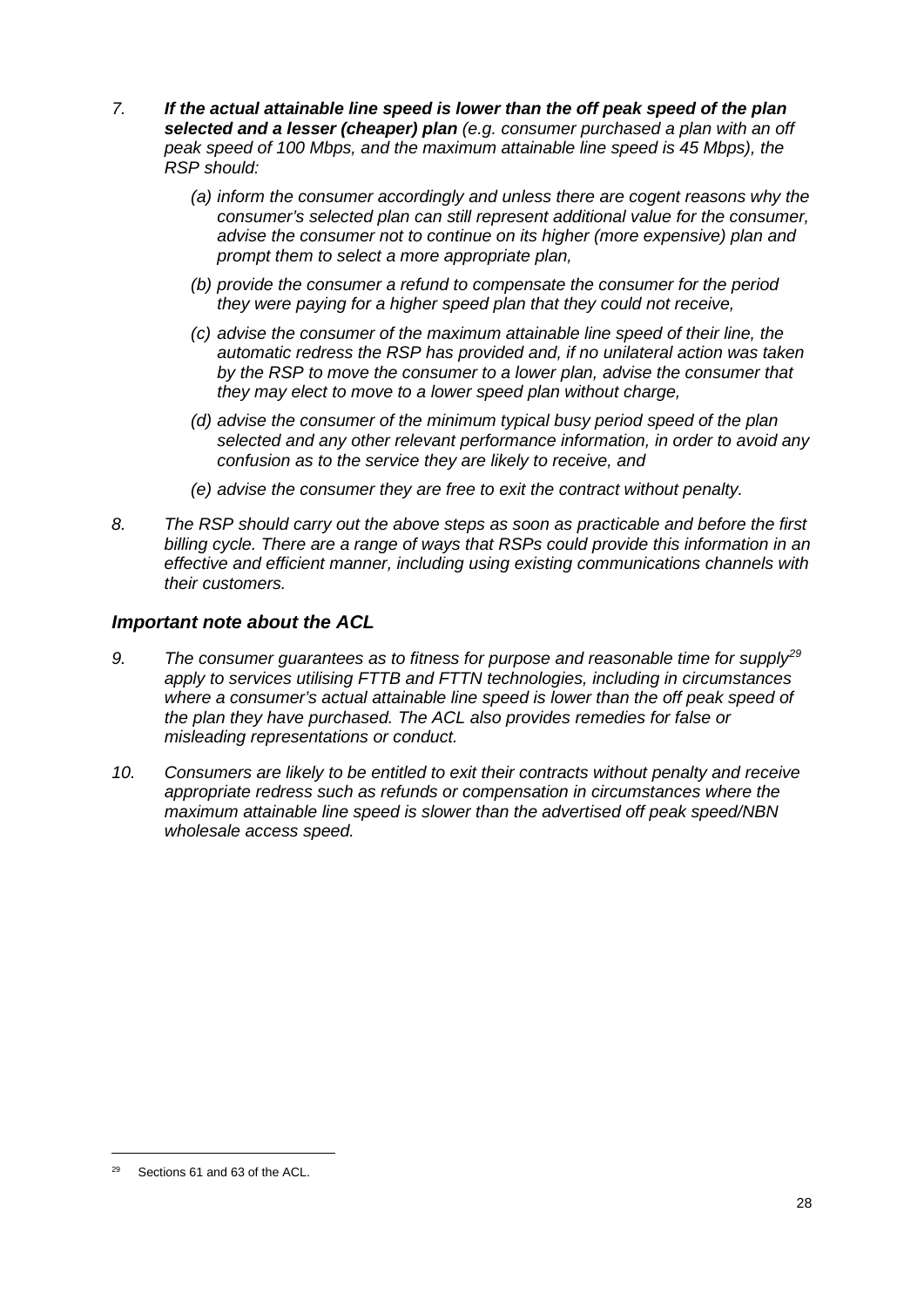*Attachment C to the Guidance – Model for the marketing of fixed wireless products in the absence of accurate pre-sale speed information for the service location or network cell*

*Note: this further guidance operates in addition to paragraphs 5.36 to 5.40 of the Guidance.*

#### *Model One*

- *1. The RSP only upgrades a consumer's fixed wireless plan to one that is faster than 12/1 Mbps once actual maximum attainable speed and congested network cell information becomes available.*
- *2. The RSP checks the congested cell information available and either:* 
	- *(a) obtains maximum attainable speed information from the network operator or from its own testing of the service; or*
	- *(b) supports the consumer obtaining and reporting a reliable measure of maximum attainable connection speed and accepts the consumer's speed measure.*
- *3. Once both actual attainable speed information and congested cell information is available, the RSP advises the consumer whether their service address is in a congested network cell and the attainable speed (unless the consumer made the measure). The RSP should then advise the consumer of the plans that are available to them based on the speed information, and move the consumer to their desired plan. The RSP should clearly state that the maximum attainable connection speed is*  not indicative of the typical busy period speed and provide an estimate of the typical *busy period speed of the service.*

#### *Model Two*

- *4. The RSP sells the plan that the consumer asks for (including those based on the 25/5 Mpbs or higher wholesale network services) and clearly advises the consumer at the point of sale that this service may not be attainable at their location but they can order the service if they would like, disclosing the potential limitation with words to the effect of 'actual speeds will be confirmed on activation'.*
- *5. Once the service is activated, the RSP must as soon as practicable obtain congested network cell information, as well as obtain actual attainable connection speed information, or support the consumer obtaining and reporting a reliable measure of maximum attainable connection speed and accept the consumer's speed measure.*
- *6. If the service location is not in a congested network cell and the actual attainable connection speed can deliver the off peak speed (or higher) of the plan selected, it would be best practice for this to be confirmed with the consumer.*
- *7. If the service location is in a congested network cell and/or the actual attainable connection speed is lower than the off peak speed of the plan selected, but higher than the off peak speed of the next plan down (e.g. a consumer purchased a plan with an off peak speed of 50 Mbps, and the maximum attainable connection speed is 40 Mbps), the RSP should:*
	- *(a) advise the consumer that they are located in a congested network cell and/or that their connection does not support the maximum speed of the plan selected as the case may be,*

Intended effect of change: improve information and support for consumers supplied by fixed wireless networks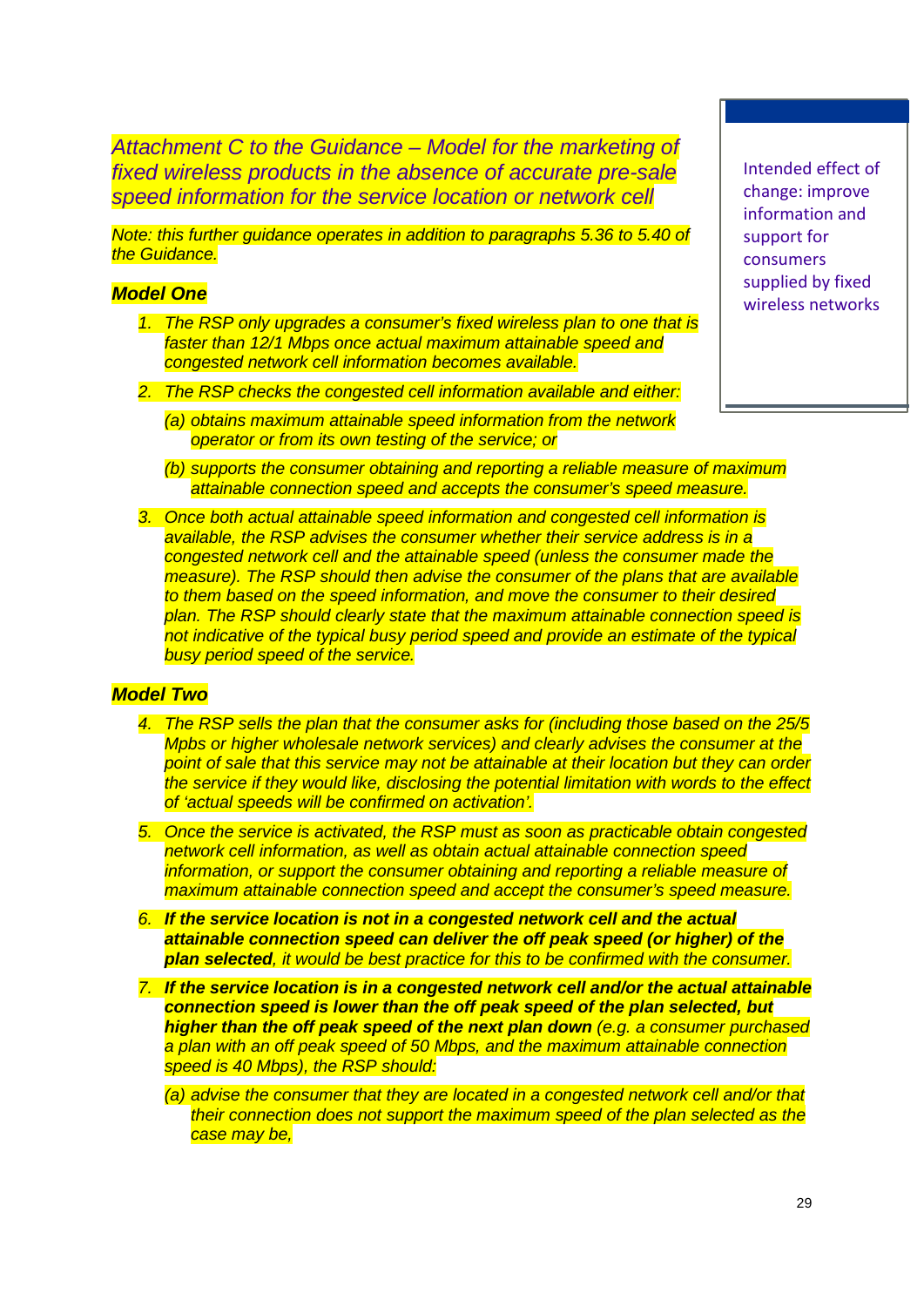- *(b) provide the maximum attainable connection speed, and an estimate of the typical busy period speed of their service,*
- *(c) advise the consumer that they are able to move to a lower (cheaper) plan at no cost and allow the consumer to do so. If the consumer chooses to move to a lower plan, the RSP should also provide the consumer a refund to compensate the consumer for the period they were paying for a higher speed plan that they could not receive in full, and*

*(d) advise the consumer they are free to exit the contract without penalty.*

- *8. If the actual attainable line speed is lower than the off peak speed of the plan selected and a lesser (cheaper) plan (e.g. consumer purchased a plan with an off peak speed of 50 Mbps, and the maximum attainable connection speed is 20 Mbps), the RSP should:*
	- *(a) inform the consumer accordingly and unless there are cogent reasons why the consumer's selected plan can still represent additional value for the consumer, advise the consumer not to continue on its higher (more expensive) plan and prompt them to select a more appropriate plan,*
	- *(c) provide the consumer a refund to compensate the consumer for the period they were paying for a higher speed plan that they could not receive,*
	- *(d) advise the consumer of the maximum attainable speed of their connection along with an estimate of the typical busy period speed of their service and the automatic redress the RSP has provided. If no unilateral action was taken by the RSP to move the consumer to a lower plan, advise the consumer that they may elect to move to a lower speed plan without charge, and*

*(e) advise the consumer they are free to exit the contract without penalty.*

*9. The RSP should carry out the above steps as soon as practicable and before the first billing cycle. There are a range of ways that RSPs could provide this information in an effective and efficient manner, including using existing communications channels with their customers.*

#### *Important note about the ACL*

- *10.The consumer guarantees as to fitness for purpose and reasonable time for supply*[30](#page-30-0) *apply to services utilising fixed wireless technologies, including in circumstances where a consumer's actual attainable line speed is lower than the off peak speed of the plan they have purchased. The ACL also provides remedies for false or misleading representations or conduct.*
- 11. *Consumers are likely to be entitled to exit their contracts without penalty and receive appropriate redress such as refunds or compensation in circumstances where the maximum attainable line speed* is slower than the advertised off peak speed/NBN wholesale access speed.

<span id="page-30-0"></span> <sup>30</sup> Sections 61 and 63 of the ACL.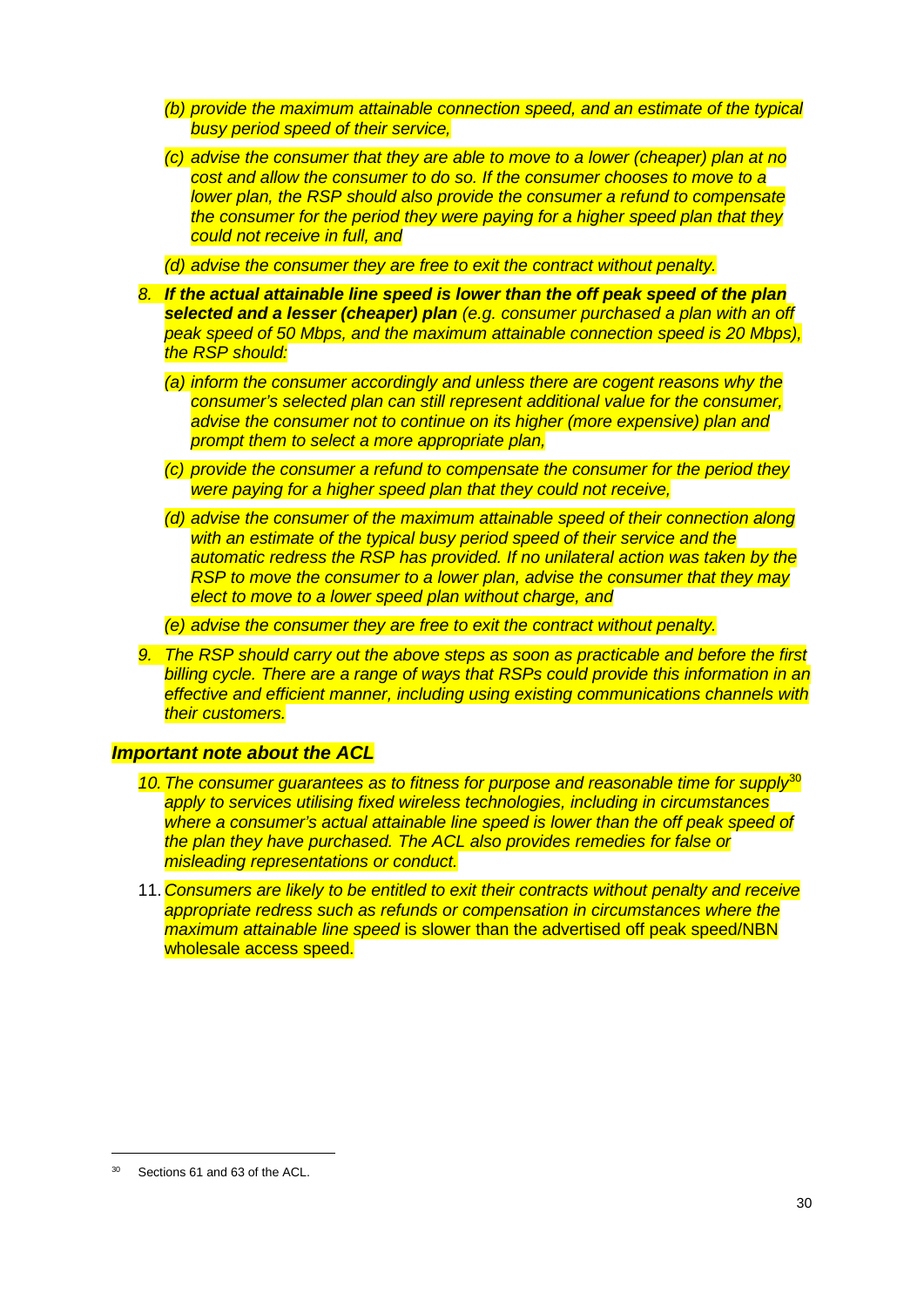### Attachment D to the Guidance – Example of how to determine typical busy period speeds

|                   |                                   |                                                                   | Test a minimum of 75 services for each retail plan for a 14 day period (Test Period). | <b>Intended effect</b>   |
|-------------------|-----------------------------------|-------------------------------------------------------------------|---------------------------------------------------------------------------------------|--------------------------|
|                   |                                   |                                                                   |                                                                                       | of change:               |
|                   |                                   |                                                                   |                                                                                       | <b>Assist RSPs in</b>    |
|                   |                                   |                                                                   |                                                                                       | determining              |
|                   |                                   |                                                                   |                                                                                       | typical busy             |
|                   |                                   | between 7pm and 8pm, 8pm and 9pm, 9pm and 10pm, and 10pm and 11pm | For each day of the Test Period obtain a plan specific hourly average for each hour   | period speeds            |
|                   |                                   |                                                                   |                                                                                       |                          |
|                   |                                   |                                                                   |                                                                                       |                          |
|                   |                                   |                                                                   |                                                                                       |                          |
|                   |                                   |                                                                   |                                                                                       |                          |
|                   | Table 1 - example hourly averages |                                                                   |                                                                                       |                          |
| Day 1             |                                   |                                                                   |                                                                                       |                          |
| <b>Monday</b>     | <b>Plan with maximum</b>          | <b>Plan with maximum</b>                                          | <b>Plan with maximum</b>                                                              | <b>Plan with maximum</b> |
|                   | speed of 12 Mbps                  | speed of 25 Mbps                                                  | speed of 50 Mbps                                                                      | speed of 100 Mbps        |
| 7pm – 8pm         | 5 Mbps                            | 20 Mbps                                                           | 42 Mbps                                                                               | 83 Mbps                  |
| 8pm – 9pm         | 8 Mbps                            | 16 Mbps                                                           | 42 Mbps                                                                               | 82 Mbps                  |
| $9$ pm $-10$ pm   | 8 Mbps                            | 21 Mbps                                                           | 44 Mbps                                                                               | 87 Mbps                  |
| $10pm - 11pm$     | 10 Mbps                           | 22 Mbps                                                           | 46 Mbps                                                                               | 40 Mbps                  |
| Day 2             |                                   |                                                                   |                                                                                       |                          |
| <b>Tuesday</b>    | <b>Plan with maximum</b>          | <b>Plan with maximum</b>                                          | <b>Plan with maximum</b>                                                              | <b>Plan with maximum</b> |
|                   | speed of 12 Mbps                  | speed of 25 Mbps                                                  | speed of 50 Mbps                                                                      | speed of 100 Mbps        |
| $7pm - 8pm$       | 8 Mbps                            | 20 Mbps                                                           | 39 Mbps                                                                               | 85 Mbps                  |
| 8pm - 9pm         | 8 Mbps                            | 22 Mbps                                                           | 40 Mbps                                                                               | 78 Mbps                  |
| $9$ pm – 10pm     | 12 Mbps                           | 25 Mbps                                                           | 20 Mbps                                                                               | 90 Mbps                  |
| 10pm - 11pm       | 11 Mbps                           | 20 Mbps                                                           | 44 Mbps                                                                               | 94 Mbps                  |
| $\cdot$ $\cdot$   |                                   |                                                                   |                                                                                       |                          |
| Day 14            |                                   |                                                                   |                                                                                       |                          |
| <b>Sunday</b>     | <b>Plan with maximum</b>          | <b>Plan with maximum</b>                                          | <b>Plan with maximum</b>                                                              | <b>Plan with maximum</b> |
|                   | speed of 12 Mbps                  | speed of 25 Mbps                                                  | speed of 50 Mbps                                                                      | speed of 100 Mbps        |
| 7pm – 8pm         | 6 Mbps                            | 23 Mbps                                                           | 40 Mbps                                                                               | 80 Mbps                  |
| 8pm - 9pm         | 8 Mbps                            | 22 Mbps                                                           | 42 Mbps                                                                               | 87 Mbps                  |
| <b>9pm – 10pm</b> | 8 Mbps                            | 10 Mbps                                                           | 40 Mbps                                                                               | 91 Mbps                  |
| $10$ pm – 11pm    | 11 Mbps                           | 21 Mbps                                                           | 44 Mbps                                                                               | 92 Mbps                  |
|                   |                                   | This will provide 56 hourly averages for each plan                |                                                                                       |                          |